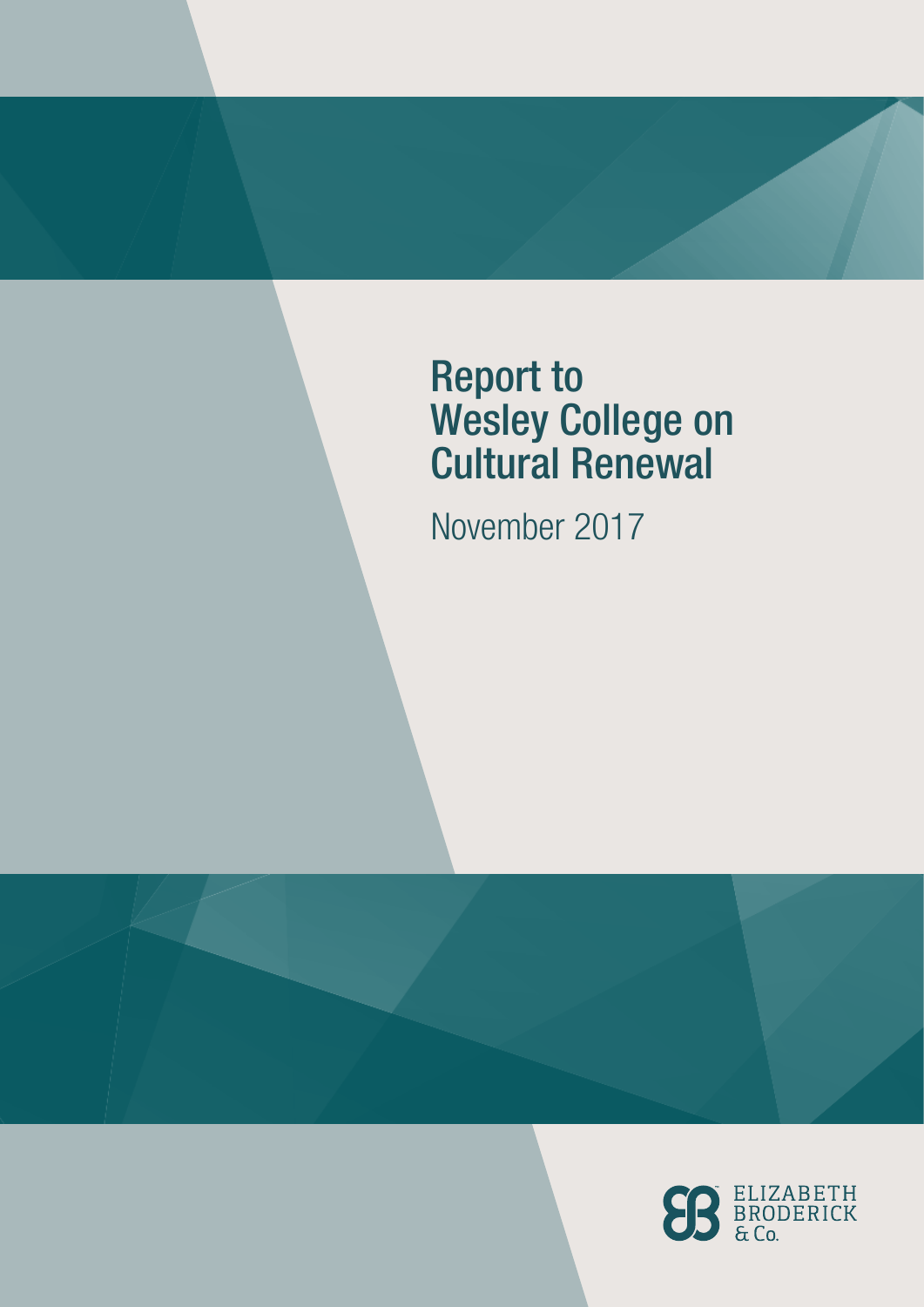## **Contents**

© Elizabeth Broderick and Co 2017

This work is protected by copyright. Apart from any use permitted under the *Copyright Act 1968* (Cth), no part may be used or reproduced by any process.

#### Design and layout:

Dancingirl Designs



GPO Box 396, Sydney NSW 2001 admin@elizabethbroderick.com.au

[www.elizabethbroderick.com.au](http://www.elizabethbroderick.com.au)

| 1. | <b>Introduction</b>                                                                                                                                       |                                                                                                                                              |          |  |
|----|-----------------------------------------------------------------------------------------------------------------------------------------------------------|----------------------------------------------------------------------------------------------------------------------------------------------|----------|--|
|    | 1.1                                                                                                                                                       | Project purpose                                                                                                                              | 3        |  |
|    |                                                                                                                                                           | 1.2 Project approach                                                                                                                         | 4        |  |
|    |                                                                                                                                                           | 1.2.1<br>General                                                                                                                             | 4        |  |
|    | 1.3                                                                                                                                                       | 1.2.2<br>Specific to Wesley College<br>Background and context                                                                                | 4<br>5   |  |
|    |                                                                                                                                                           | 1.3.1 Life at Wesley College                                                                                                                 | 5        |  |
|    |                                                                                                                                                           | 1.3.2 Previous changes and particular strengths                                                                                              | 5        |  |
|    |                                                                                                                                                           | 1.3.3 Areas for strengthening                                                                                                                | 6        |  |
| 2. | <b>Principles and Findings</b>                                                                                                                            |                                                                                                                                              |          |  |
|    |                                                                                                                                                           | Principle 1: Successful and sustainable cultural renewal depends on<br>strong and courageous leadership                                      |          |  |
|    | 2.1                                                                                                                                                       | Best practice student leadership                                                                                                             | 7<br>8   |  |
|    | 2.2                                                                                                                                                       | Gender diversity in student leadership                                                                                                       | 8        |  |
|    | 2.3                                                                                                                                                       | <b>Resident Advisers</b>                                                                                                                     | 8        |  |
|    | 2.4                                                                                                                                                       | <b>Student hierarchy</b>                                                                                                                     | g        |  |
|    |                                                                                                                                                           | Principle 2: Inclusive institutions foster and celebrate diversity, respect                                                                  |          |  |
|    | and non-discrimination                                                                                                                                    |                                                                                                                                              |          |  |
|    | 2.5                                                                                                                                                       | <b>Belonging</b>                                                                                                                             | g        |  |
|    |                                                                                                                                                           | 2.5.1<br>Diversity and fitting in                                                                                                            | 10       |  |
|    |                                                                                                                                                           | 2.5.2<br>'Hooking up', having sex and fitting in<br>Alcohol and fitting in<br>2.5.3                                                          | 10<br>10 |  |
|    | 2.6                                                                                                                                                       | Relationship with the broader University of Sydney community                                                                                 | 11       |  |
|    | Principle 3: A lively, exciting and dynamic culture that also ensures the<br>safety, dignity, health and well-being of students is critical to a thriving |                                                                                                                                              |          |  |
|    |                                                                                                                                                           | and progressive College                                                                                                                      | 11       |  |
|    | 2.7                                                                                                                                                       | 0 Week                                                                                                                                       | 11       |  |
|    | 2.8                                                                                                                                                       | The place of alcohol at Wesley College                                                                                                       | 12       |  |
|    |                                                                                                                                                           | Principle 4: Unacceptable and disrespectful attitudes and behaviours<br>negatively impact on individuals, Colleges and the College community |          |  |
|    |                                                                                                                                                           | 2.9 Psychological and physical safety                                                                                                        | 13<br>13 |  |
|    |                                                                                                                                                           | 2.10 Bullying and 'hazing'                                                                                                                   | 14       |  |
|    |                                                                                                                                                           | 2.10.1 Best practice responses to hazing and orientation                                                                                     | 15       |  |
|    |                                                                                                                                                           | 2.11 Sexual misconduct                                                                                                                       | 16       |  |
|    |                                                                                                                                                           | 2.11.1 Sexual harassment and sexual assault<br>2.11.2 Wesley College's policy response to sexual misconduct                                  | 17<br>18 |  |
|    |                                                                                                                                                           | 2.11.3 Best practice for combatting sexual misconduct                                                                                        | 19       |  |
|    |                                                                                                                                                           | 2.12 Disclosure and reporting                                                                                                                | 19       |  |
| 3. |                                                                                                                                                           | <b>Conclusion</b>                                                                                                                            | 21       |  |
| 4. |                                                                                                                                                           | <b>Recommendations</b>                                                                                                                       | 22       |  |
|    |                                                                                                                                                           |                                                                                                                                              |          |  |

[Appendix A: Survey methodology and interpreting results](#page-27-0) 28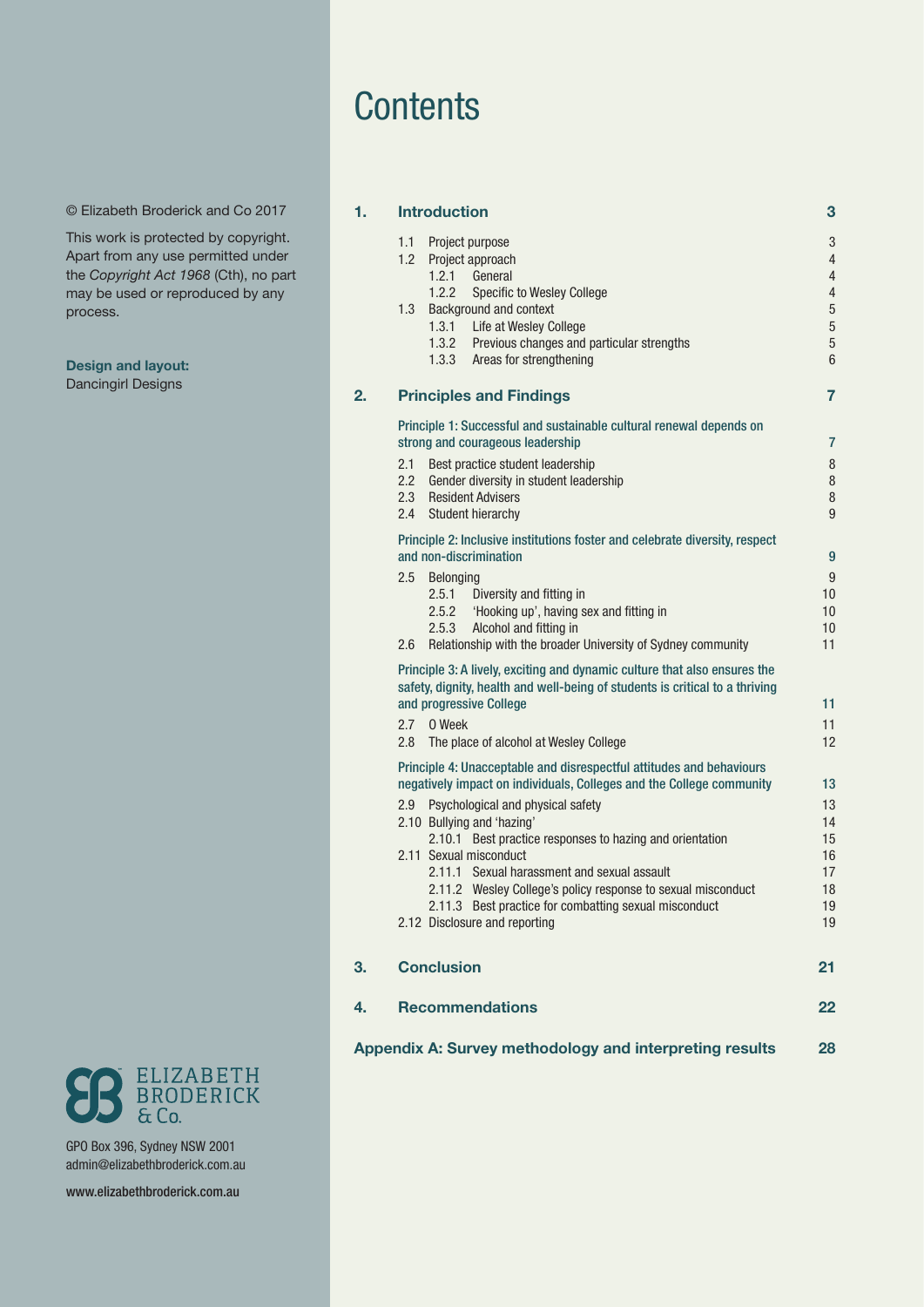# <span id="page-2-0"></span>1. Introduction

### 1.1 Project purpose

This report forms part of The Cultural Renewal Project (the 'Project') conducted by Elizabeth Broderick & Co. to examine the values, systems, behaviours and processes in five residential colleges ('Colleges') at the University of Sydney (the 'University'), including Wesley College. Put simply, the purpose of the Project was to understand elements of the existing culture of each College. To do this, the Project Team sought to understand the great strengths of College life – the sense of community; how academic excellence inspires students; pastoral care; extracurricular activities; the building of deep and lasting friendships; and networking opportunities and connection to College alumni.

The Project Team also sought to identify those areas of the culture in need of strengthening or renewal. For example, how easy it is to fit in? What are the traditions and are they still relevant? What part does alcohol play? Does an individual have to be a particular type of person to succeed? How are College students treated by the broader University community? What are the experiences of students in engaging and socialising with residents at other Colleges? How safe is the College? Are there instances of sexual harassment and sexual assault?

In those areas identified as requiring further action, recommendations for strengthening have been made.

This Project has been undertaken at the request of five Colleges, including Wesley College and its Council, and the University of Sydney. The Project Team acknowledges the support of Wesley College staff and student leaders, who have been critical to the success of the Project. This leadership group has ensured strong levels of engagement in the cultural renewal process.

In this report, the Project Team sets out its understanding of the prevailing cultural life of Wesley College including recognising recent strong and commendable changes. The recommendations made by the Project Team build on these recent changes, introducing a systematic approach to cultural renewal that benefits not only current students but those who will reside at Wesley College in the future.

The Project has been conducted at an important time for Australian tertiary institutions, as universities and colleges across the country are focusing efforts on ensuring the safety, respect and well-being of students. Both the College and the University recognise the importance of institutional cultural reform ensuring that students can thrive in a rapidly changing world.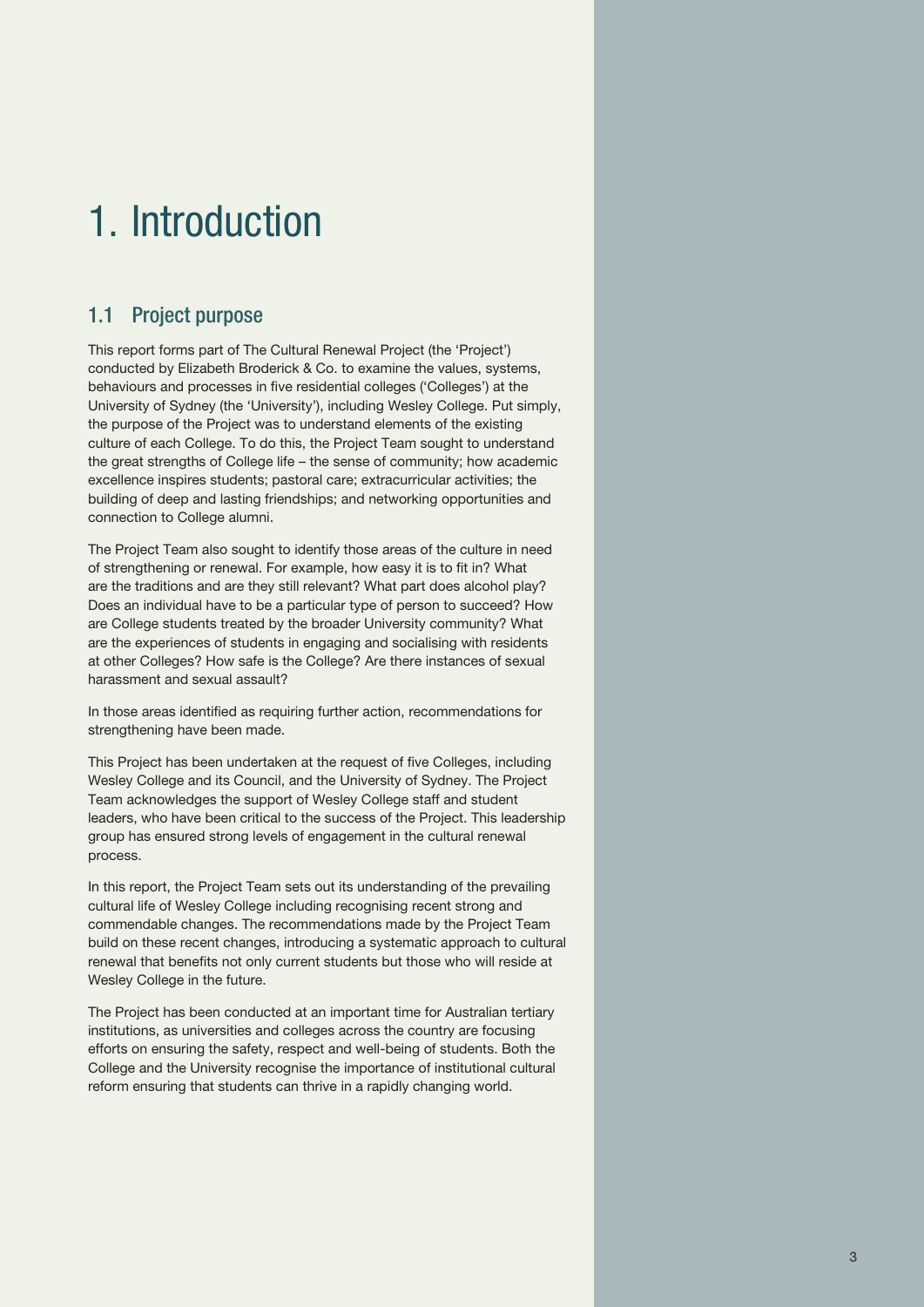<span id="page-3-0"></span>This Project represents one of the first in Australia to examine and respond to these issues specifically in the context of university residential colleges. To that end, Wesley College, the four other independent Colleges and the University of Sydney are leaders in this important area and it is hoped that this report and associated recommendations will serve as a blueprint for other colleges, in Australia and abroad, to strengthen and evolve their culture.

## 1.2 Project approach

#### *1.2.1 General*

The findings and recommendations contained in this report are underpinned by evidence obtained from both qualitative and quantitative data. Data from an online survey ('the Survey'), discussion groups and one-on-one interviews with students and staff, a review of academic literature, and a review of Wesley College's own policies and statistics, as well as advice from staff and student leaders, all contributed to building a substantial evidence base for this Project.

All participation in the Project was voluntary and the diversity of opportunities to contribute to the Project allowed students a choice as to how they engaged. It also ensured students could be involved in the Project on a confidential basis. The Survey instrument was developed in collaboration with the College Heads and the Social Research Centre, a leading research institution affiliated with the Australian National University. The Social Research Centre also performed all analysis of the Survey data. Approval to administer the Survey was sought and granted by the University of Sydney Human Ethics Committee. See Appendix A for further details on the methodology of the Survey.1 Students who participated in the Survey and in discussion forums were provided with contact details for relevant referral and support services.

This report, along with the individual reports delivered to each of the other four participating Colleges, is complemented by the report 'Cultural Renewal at University of Sydney Residential Colleges' that provides further detail on the evidence base for the Project's findings and best practice approaches to addressing the issues identified in this report.

### *1.2.2 Specific to Wesley College*

In summary:

- 10 discussion groups were held with Wesley College students, with 125 students participating over 2016 and 2017 across First, Second and Third years. Separate groups were held for student leaders and Resident Advisers (RAs). The Project Team also held several one-on-one interviews with students.
- A total of 177 Wesley College students participated in the Survey, with the Survey attracting a 68% response rate (on par with the 69% response rate across the five residential Colleges).

The Survey results from Wesley College are compared to the combined results across the five residential Colleges participating in the Project. Statistically significant differences between the reported experiences of students surveyed at Wesley College and the experience of students across the five residential Colleges are highlighted in this report.

Of note: The Project Team conducted a broad review of culture and as such did not investigate or make findings about any incidents or allegations raised by individual students.

<sup>1</sup> It is important to note that the Survey is not comparable with results reported in the Australian Human Rights Commission's *Change the Course* report, where different questions and sample groups were used.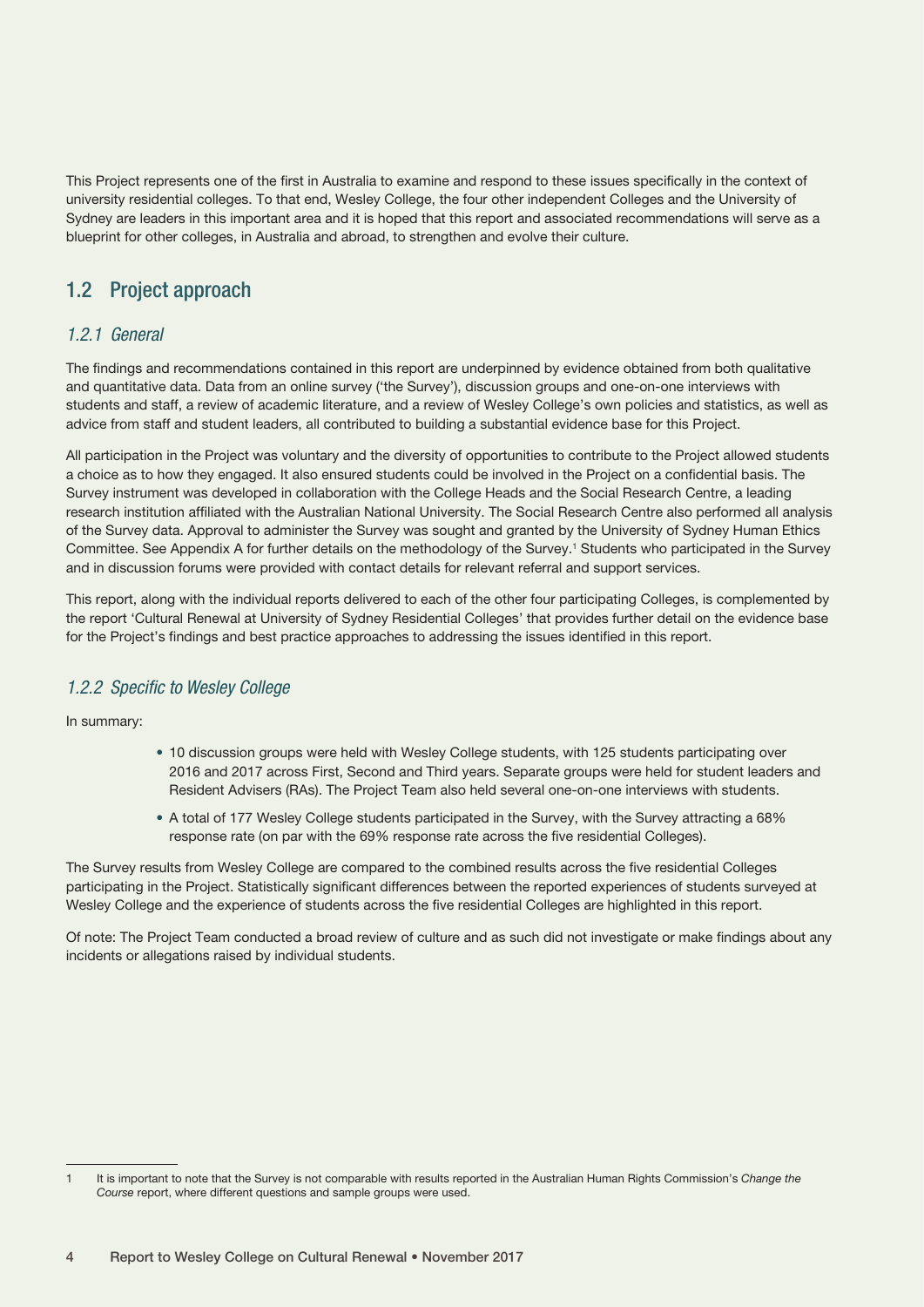## <span id="page-4-0"></span>1.3 Background and context

#### *1.3.1 Life at Wesley College*

Wesley College is an impressive and dynamic College with a strong and proud tradition. It boasts a diverse and vibrant community. The strength and diversity of this community, as well as the richness of College life, emerged as a consistent theme throughout the Project's examination.

Gender: Wesley College is a co-educational College. In 2017, 54% of the students are women.

Geographic and other forms of diversity: Of Wesley College students, 26% are from the Sydney metropolitan area, 47% are from rural and regional areas, 15% are from interstate and 12% are from overseas. In terms of diversity across other areas, 7% of Survey respondents identified with a sexuality other than straight/heterosexual (including bisexual, lesbian/ gay, asexual and questioning/undecided/unsure) and 10% identified as living with a disability. According to Wesley College data, five student identify as Aboriginal and/or Torres Strait Islander.

Leadership: Wesley College is headed by a Master who is supported by a professional team with a range of expertise. The House Committee, of which there are 17 members including the Senior Student, is the organising arm of the Students' Club. All students are members of this Club and leaders are elected at the Club's Annual General Meeting. The Student Club is an incorporated institution with its own constitution, reflecting its significant autonomy and power as well as its strong responsibility to properly discharge its duties.

Support for students: Wesley College students are provided with a strong array of support mechanisms. These support mechanisms include 11 Resident Advisers (RAs), who are senior students with leadership capability who are appointed and trained to ensure that students are supported during their time at College. Similar models of peer support have been shown to be effective because, as students themselves, RAs can understand many of the issues which students are experiencing. This support network also includes a staff team led by the Master and supported by the Director of Students, Director of Programs, Academic Dean, Registrar and Chaplain.

Activities: A wide range of extracurricular activities are available at Wesley College, including a diversity of sporting, debating and performing arts competitions.

O Week: Orientation week, or 'O Week', at Wesley College involves a number of team-building activities, as well as activities which orient students to the policies, values and systems of the College. This includes presentations on issues relating to mental health, first aid, alcohol use, and sexual harassment and sexual assault.

#### *1.3.2 Previous changes and particular strengths*

Wesley College, led by the Master in consultation with other staff and student leaders, has instituted a number of changes to life at the College prior to commencing this current Project. The Project Team commends the College on this progress and notes that a number of the Project Team's recommendations build on these recent College cultural change initiatives. These changes include:

- Greater accountability of students who engage in unacceptable behaviour.
- Stricter rules concerning activities in O Week.
- Dismantling some of the more negative aspects of the student hierarchy.
- Bringing forward student elections to early second semester to ensure a smoother transition of leadership, including increased guidance for incoming leaders on their responsibilities.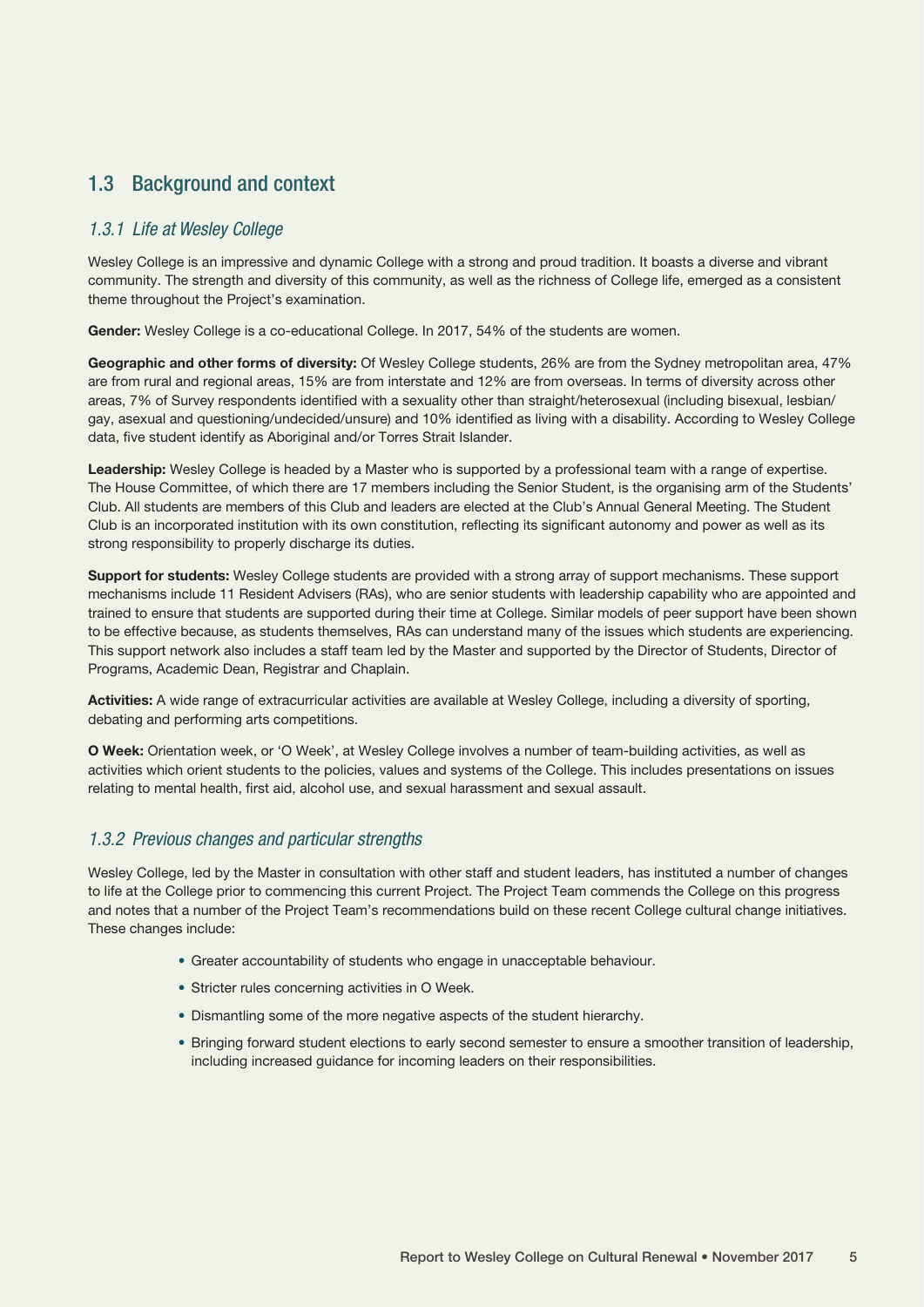<span id="page-5-0"></span>In making such changes, Wesley College has built on its considerable strengths, including the diversity of its student body, the deep sense of belonging felt by the majority of students, and the breadth of extracurricular activities offered to students.

In addition, the Project Team notes that importantly, all student leaders at Wesley College, including RAs, are provided with a range of training including first aid, mental health and bystander training. It also notes that referral pathways are provided for students with mental health issues and that Wesley College has strong policies on unacceptable behaviours such as bullying and excessive alcohol consumption.

#### *1.3.3 Areas for strengthening*

Supported by the qualitative and quantitative evidence obtained during the Project and a substantial review of relevant literature, the Project Team identified areas of culture that require strengthening at Wesley College. These areas are not unique to Wesley College but left unaddressed will limit the College's ability to provide a safe, supportive and inclusive environment. Areas identified include:

- Ensuring the election of student leaders is democratic as well as transparent and rigorous. The process should ensure that those students with the best leadership qualities or potential are selected, rather than those who may be the most popular.
- Eliminating all negative aspects of student hierarchy.
- Balancing student independence with the College's duty of care to students including minimising risk to students' health, well-being and safety, such as through the supply and management of alcohol.
- Maintaining a respectful and safe environment and, when unacceptable behaviours occur, ensuring at all times a safe reporting environment and a rigorous complaints handling and support system.
- Ensuring better integration of Wesley College students into the broader University of Sydney community.

In relation to this last point, almost one-half of all Wesley College students stated that they experienced marginalisation and hostility from the broader University of Sydney community.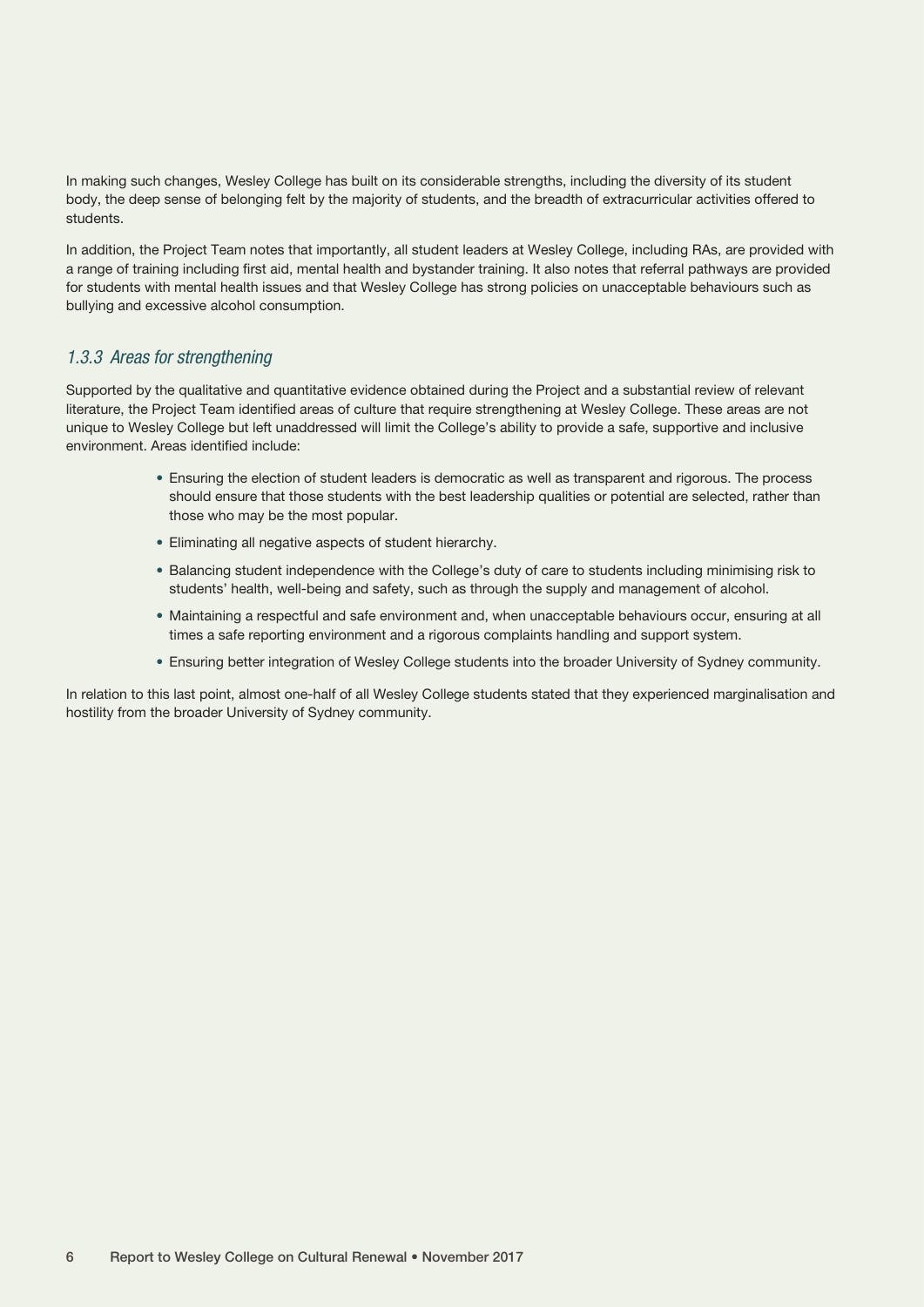# <span id="page-6-0"></span>2. Principles and Findings

A number of principles informed a set of overarching recommendations which the Project Team has made to all the Colleges participating in this Project. This approach has been taken because, while distinct strengths and challenges were evident in the life of each participating College, *all* Colleges will benefit from building on their strengths in a more systematic and sustainable way. A common set of recommendations acknowledges that a cohesive and collaborative intercollegiate community will have a united response to culture, one that benefits individual Colleges, the University and, in particular the students.

The following findings about Wesley College are grouped under and take their lead from these principles.

### Principle 1: Successful and sustainable cultural renewal depends on strong and courageous leadership

Within Wesley College, there are three tiers of leadership: the College Council, staff leadership and student leaders. It is vital that all three tiers of leadership visibly commit to the next phase of the cultural renewal journey, just as all tiers of leadership demonstrated their commitment to the commencement of this Project. There is a strong appetite at Wesley College for ongoing cultural renewal with leadership at all levels having responsibility for driving meaningful reform. As one student stated:

> *I think the pride of Wesley is what has been lost due to media attention, and I seek to rebuild it while maintaining a safe, inclusive environment. I believe that everyone else at Wesley should have a similar goal, and I hope we can find a way to do this while recognising and reacting to the issues brought to light in recent years.*

A strong theme heard by the Project Team was that students felt supported by staff, peers and the student leadership team: 90% of Wesley College students agreed or strongly agreed with the statement 'I feel supported by my peers and staff' and 84% of Wesley College students surveyed agreed or strongly agreed with the statement 'I feel supported by student leaders' (on par with students from across the five residential Colleges). While many aspects of the overall model for support and leadership work well, the Project Team believes that the ultimate responsibility for the welfare of students should lie with the Master, Council, and, in appropriate cases, other staff.

Further, there was concern that students with the best leadership qualities or potential were not consistently selected for the student leadership team:

*I think we are really lucky with the leaders we have here.*

*I think the leaders this year are great, but we have a system that means that, say next year, they may not be so great.*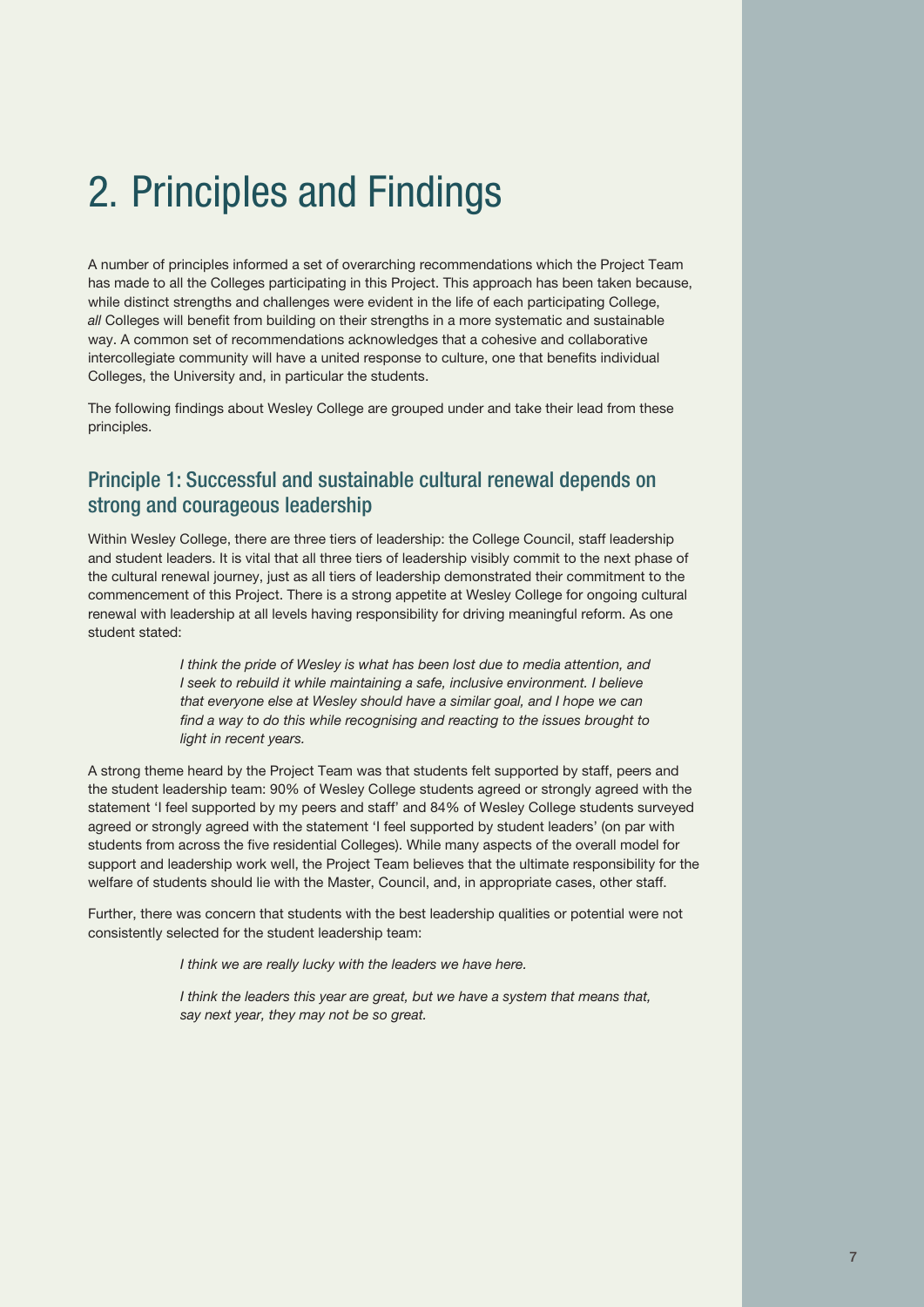## <span id="page-7-0"></span>2.1 Best practice student leadership

Best practice recognises that student leadership is integral, not supplementary, to the successful operation of educational institutions. Developed specifically for university student leadership, the 'social change model'<sup>2</sup> sees all people as potential leaders and leadership as involving collaborative relationships which lead to collective action. This suggests that 'a conscious focus on values should be at the core of any leadership development effort'.<sup>3</sup> Best practice affirms the importance of leadership development programs, as well as transparent and rigorous selection processes.4

This means that selection processes need to ensure that candidates share and emulate the values of the Wesley College community, including respect and inclusion. Formal role descriptions should be developed together with clear criteria for selection that candidates must address. Student leaders also benefit from ongoing support via mentoring, team-building exercises and feedback.

## 2.2 Gender diversity in student leadership

The Project Team was highly impressed by the 2017 student leadership team and noted in particular that, in 2016 and 2017, there was strong representation of both women and men in leadership positions at Wesley College. For 2018, the House Executive is comprised of three male students. Historically, this has not always been the case. To continue to strengthen the student leadership, the Project Team believes that at least one woman should hold one of the top leadership roles. This is critical to reflect the diversity of the students they lead.

A 40:40:20 model is one that a number of organisations adopt to ensure this balance. This means that 40% of the student leadership are male, 40% are female, and 20% are either gender. The Project Team therefore recommends a 40:40:20 model for the House Executive and House Committee as well as various strategies to ensure the role of the Senior Student rotates on an equitable basis between male and female students. It is important to recognise that such a model is not inconsistent with merit. As stated in a letter co-signed by the organisation, Chief Executive Women, and the coalition, Male Champions of Change:

> *adhering to an un-interrogated idea of merit means there is no examination of biases, and it reinforces the idea that gender inequality is about supply side problems rather than demand. So organisations miss out on the best talent and are fishing in an ever smaller pool of candidates. A pool that fails to reflect the community our organisations serve. If we continue to define 'merit' as people 'like us' who have done what we did, we will get more of the same.*<sup>5</sup>

## 2.3 Resident Advisers

Models for peer assistance exist in many college residential settings across the nation and internationally. These models have been the subject of considerable review and attention. Peer assistants have been described as the 'eyes and ears' of an institution. At Wesley College, peer assistants, known as Resident Advisers (RAs), simultaneously fulfil the roles of a student, role model, counselor, teacher and administrator.<sup>6</sup> Further, the occasionally serious issues to which RAs frequently respond, including mental health concerns, alcohol-related issues and sexual assault have been described by some observers as putting them into roles 'more akin to that of a professional's or first responder's.'7

<sup>2</sup> Astin, H & Astin, W 2000, *Leadership Reconsidered: Engaging Higher Education in Social Change.*

<sup>3</sup> Astin, H & Astin, W 1996, *A Social Change Model of Leadership Development: Guidebook,* Version III, Higher Education Research Institute, University of California, Los Angeles, p. 16.

<sup>4</sup> See, e.g., Astin, H & Astin, W 2000, *Leadership Reconsidered: Engaging Higher Education in Social Change*; Hilliard, A 2010, 'Student Leadership at the University', *Journal of College Teaching & Learning (TLC)*, 7(2); Dugan, J & Komives, S 2007, *Developing Leadership Capacity in College Students: Findings from a National Study*, National Clearinghouse for Leadership Programs, College Park, MD; Astin, H & Astin, W 1996, *A Social Change Model of Leadership Development*: Guidebook version III, Higher Education Research Institute, University of California, Los Angeles; Cress, C, Astin, H, Zimmerman-Oster, K & Burkhardt, J 2001, 'Developmental outcomes of College students' involvement in leadership activities', *Journal of College Student Development*, 42:1, pp. 15–27.

<sup>5</sup> Male Champions of Change 2016, *In The Eye of The Beholder: Avoiding the Merit Trap*, Accessed 1 August 2017, [http://](http://malechampionsofchange.com/wp-content/uploads/2016/08/MCC-CEW-Merit-Paper-FINAL.pdf) [malechampionsofchange.com/wp-content/uploads/2016/08/MCC-CEW-Merit-Paper-FINAL.pdf](http://malechampionsofchange.com/wp-content/uploads/2016/08/MCC-CEW-Merit-Paper-FINAL.pdf).

<sup>6</sup> Letarte, CM 2013, 'Keepers of the Night: The Dangerously Important Role of Resident Assistants on College and University Campuses in Kentucky', *Journal of Higher Education Policy and Practice*, Volume 2, Issue 2, December, p. 5.

<sup>7</sup> ibid., p. 24.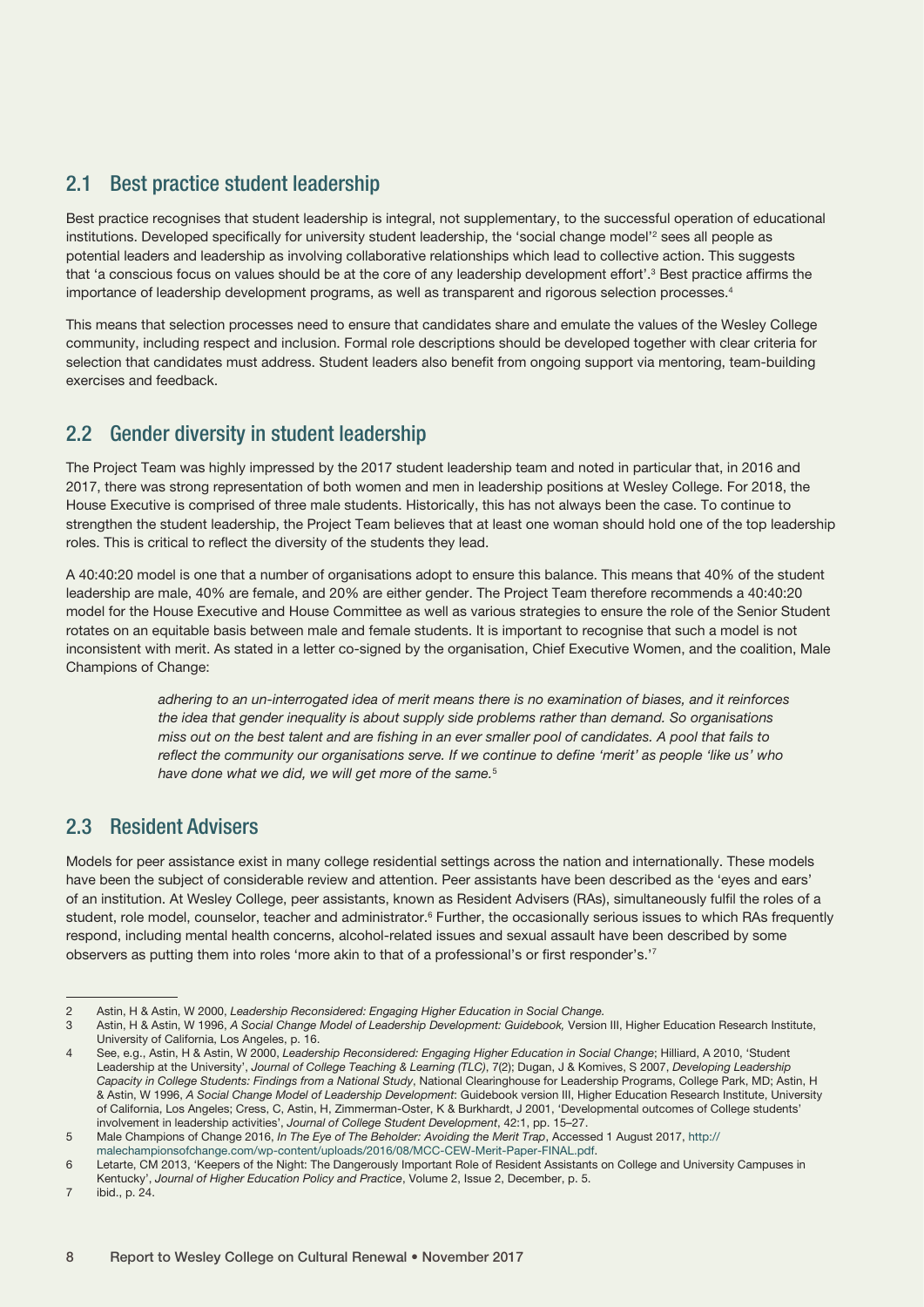<span id="page-8-0"></span>Echoing concerns expressed in peer-reviewed literature, the Project Team was concerned by the level of responsibility borne by many RAs, including the impact of this responsibility on the RAs themselves, as well as their capacity to respond effectively and appropriately to sometimes complex issues. Wesley College staff provide guidance to RAs on identifying the issues that they should escalate immediately to staff leadership. The Project Team strongly supports this approach. It is suggested that RAs also be provided with appropriate support and care to debrief on issues that might distress them in the course of their role, so as to minimise any risk of vicarious trauma.

## 2.4 Student hierarchy

Student hierarchies (beyond formal leadership roles) are a common feature across many residential Colleges and generally involve seniority and power increasing as people progress through year levels. These hierarchies are understood as cultivating respect for those with experience but, on occasion, can include conventions which may seem unusual or outdated to outsiders – such as the expectation that first years sit separately from other year levels when in the College Dining Hall.

This convention was recently abolished at Wesley College and the Project Team notes the consistent feedback that this and other changes were welcomed by the student body. This strong symbolic gesture visibly demonstrates that all students at Wesley are equal. Indeed, only a small number of Wesley College students (4%) agreed or strongly agreed with the statement 'student leaders have too much power over other students' (significantly lower compared with 11% of students across the five residential Colleges). The Project Team believes that it is vital that such reform is not wound back.

## Principle 2: Inclusive institutions foster and celebrate diversity, respect and non‑discrimination

An inclusive College is one where there is respect for all, where diversity is core to its operation and fairness and equality underpin decision-making. Inclusive practice values the unique contribution that every student makes and is defined as much by what an institution does not accept as what it does. According to students who spoke to the Project Team:

> *Wesley is for all – you get to mix with a lot of different people who you would never really be introduced to in the more insular school community.*

*I'm from the country and…knew no one…but everyone was just so welcoming.*

## 2.5 Belonging

A strong and consistent theme was the sense of belonging and inclusion felt by many students at Wesley College. Of Wesley College students surveyed, 90% agreed or strongly agreed with the statement 'I feel a sense of belonging' and 93% agreed or strongly agreed with the statement 'I get involved in activities and social events organised through my College' (on par with students across the five residential Colleges). Relevant literature confirms that belonging is vital to a positive student experience. However, it also confirms that residential College students feel pressure to 'fit in' to the prevailing environment.8

The Survey showed that 5% of Wesley College students surveyed agreed or strongly agreed with the statement 'I don't fit in at Wesley College' and 12% had experienced 'being excluded or isolated' (on par with the experience of students across the five residential Colleges). Significantly more Wesley College women reported experiencing 'exclusion or isolation' (18%) compared with men (5%) (also on par with the experience of students across the five Colleges).

<sup>8</sup> While academic literature on fitting in and belonging in residential colleges is limited, studies that address this issue in the context of university campuses more broadly, can be instructive. See, e.g., Hamrick, FA, Evans, NJ & Schuh, JH 2002, *Foundations of student affairs practice: How philosophy, theory, and research strengthen educational outcomes*. John Wiley & Sons; National Academies of Sciences, Engineering, and Medicine 2017, *Supporting Students' College Success: The Role of Assessment of Intrapersonal and Interpersonal Competencies*, The National Academies Press: Washington, DC; Tinto, V 1993, *Leaving College: Rethinking the Causes and Cures of Student Attrition*, 2nd ed, University of Chicago Press, Chicago; Pittman, L & Richmond, A 2008, 'University Belonging, Friendship Quality, and Psychological Adjustment During the Transition to College', *The Journal of Experimental Education*, 76:4, pp. 343–362; Cooper, R 2009, 'Constructing Belonging in a Diverse Campus Community', *Journal of College and Character*, Vol X, No.3, February.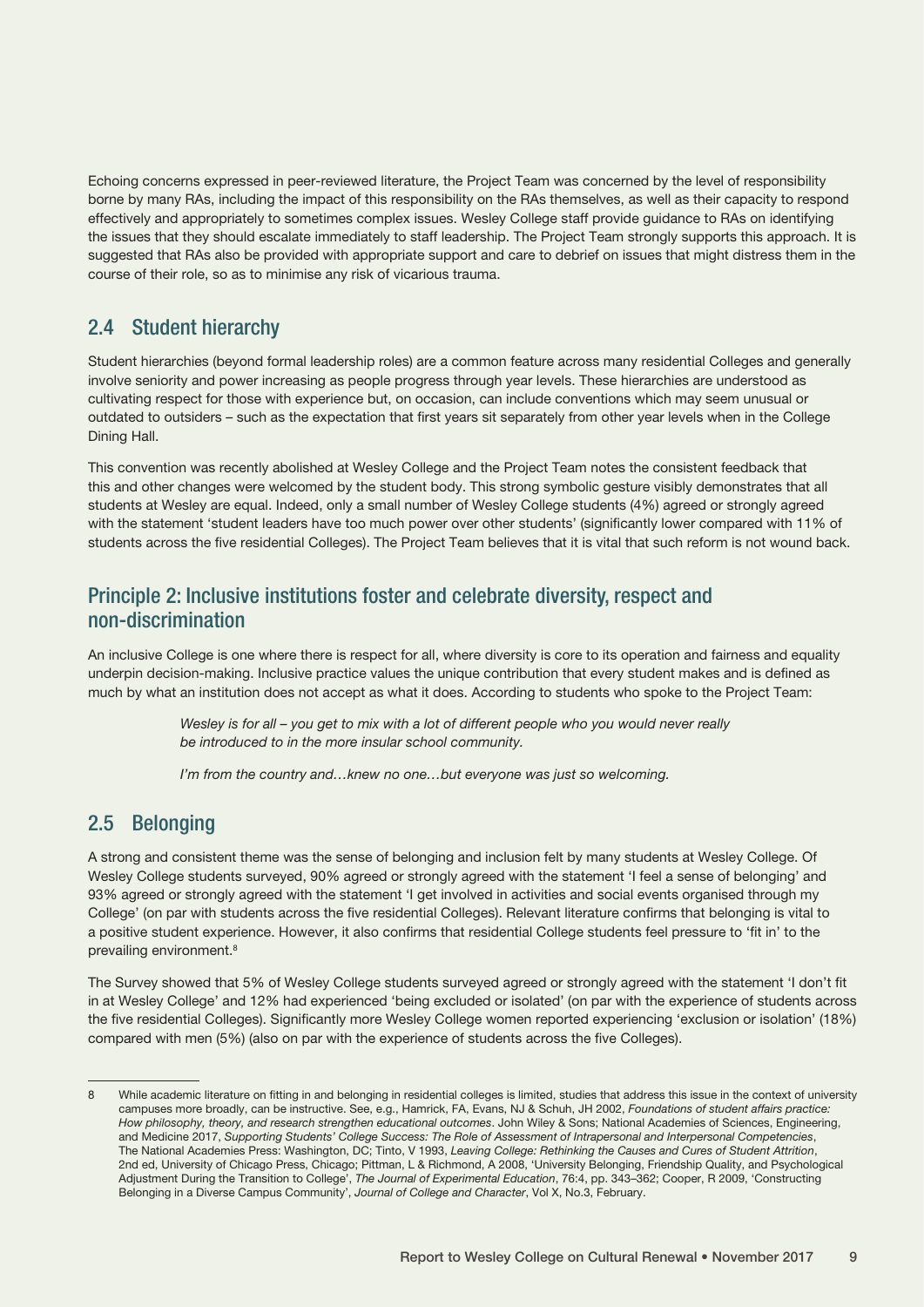<span id="page-9-0"></span>The predominant theme among those who had experienced isolation or struggled to fit in was that this was linked to social hierarchies or the drinking culture:

*[I have experienced] exclusion…as a result of not wanting to 'go out' all the time.*

*There is a large drinking culture. I'm not a big drinker so this somewhat excludes me from events.*

#### *2.5.1 Diversity and fitting in*

In relation to fitting in and diversity more broadly, this appears to be a considerable strength of Wesley College. Students commented to the Project Team:

*I really like the idea that Wesley takes students from such diverse backgrounds.*

*You realise that there are so many incredible people out there and it's really nice having the chance to… hear their perspective on different things.*

However, a very small percentage of surveyed Wesley College students (2%) reported experiencing remarks or behaviour signifying 'intolerance of diversity' while a further 11% reported that they had witnessed these behaviours (on par with the experience of students across the five residential Colleges).9

#### *2.5.2 'Hooking up', having sex and fitting in*

A strong theme among female students at Wesley College was their sense of empowerment. However, this did not entirely mitigate the pressure a small number felt to 'hook up' or have sex with other students:

*[The] hook-up culture…can sometimes lead to people feeling uncomfortable.*

*There is a culture of rumour and gossip…about who 'got with' who…*

The Survey revealed that a small number of Wesley College students (4%) agreed or strongly agreed with the statement 'I feel like I have to have sex in order to fit in or be accepted' (there was no gender difference). This was significantly lower compared with 9% of surveyed students (11% women and 5% men) across the five participating Colleges.

#### *2.5.3 Alcohol and fitting in*

Access to alcohol and its excessive consumption is a common feature in residential College life. Though students rightly noted that alcohol as a social lubricant is a significant feature of broader Australian life, a wide body of literature confirms that excessive and potentially harmful consumption of alcohol is a much more substantial feature of student life, including among college students.<sup>10</sup>

<sup>9</sup> Behaviours constituting 'intolerance of diversity' included 'pressure to hide or deny their sexual orientation and/or gender identity to fit in or be accepted'; 'homophobic slurs directed at them'; or 'racist slurs directed at them'. Of the 11% of Wesley College students that reported they had witnessed or observed these behaviours, less than half (5%) reported it was directed at another Wesley College student and over half (7%) directed at both a Wesley College student and a student of another University of Sydney residential College. In just under three-quarters of these cases, the person engaging in the behaviour was a fellow Wesley College student.

<sup>10</sup> See, e.g., Kypri, K, Cronin, M & Wright, C 2005, 'Do university students drink more hazardously than their non-student peers?' *Addiction*, 100, pp. 713–714; Ham, L & Hope, D 2003, 'College students and problematic drinking: A review of the literature', *Clinical Psychology Review*, 23, pp. 719–759; Gill, J 2002, 'Reported levels of alcohol consumption and binge drinking within the UK under-graduate student population over the last 25 years', *Alcohol and Alcoholism*, 37, pp. 109–120; McAlaney, J & McMahon, J 2007, 'Normative beliefs, misperceptions and heavy episodic drinking in a British student sample', *Journal of Studies on Alcohol*, 68, pp. 385–392; Schofield, T 2014, *Alcohol use and harm minimisation among Australian university students: Final report to University Colleges Australia*; Hughes, C 2012, 'All Beer and Skittles? A Qualitative Pilot Study of the Role of Alcohol in University College Life', *Australian Universities Review*, 54, p. 22–28; and Leontini, R 2016. *Alcohol use and harm minimisation among Australian university students*. Paper presented at the Second Collegiate Way International Conference, 13–17 Nov 2016, ANU, Canberra. Accessed 19 July 2017. [https://universitycollegeaustralia.edu.au/conferences/papers.](https://universitycollegeaustralia.edu.au/conferences/papers)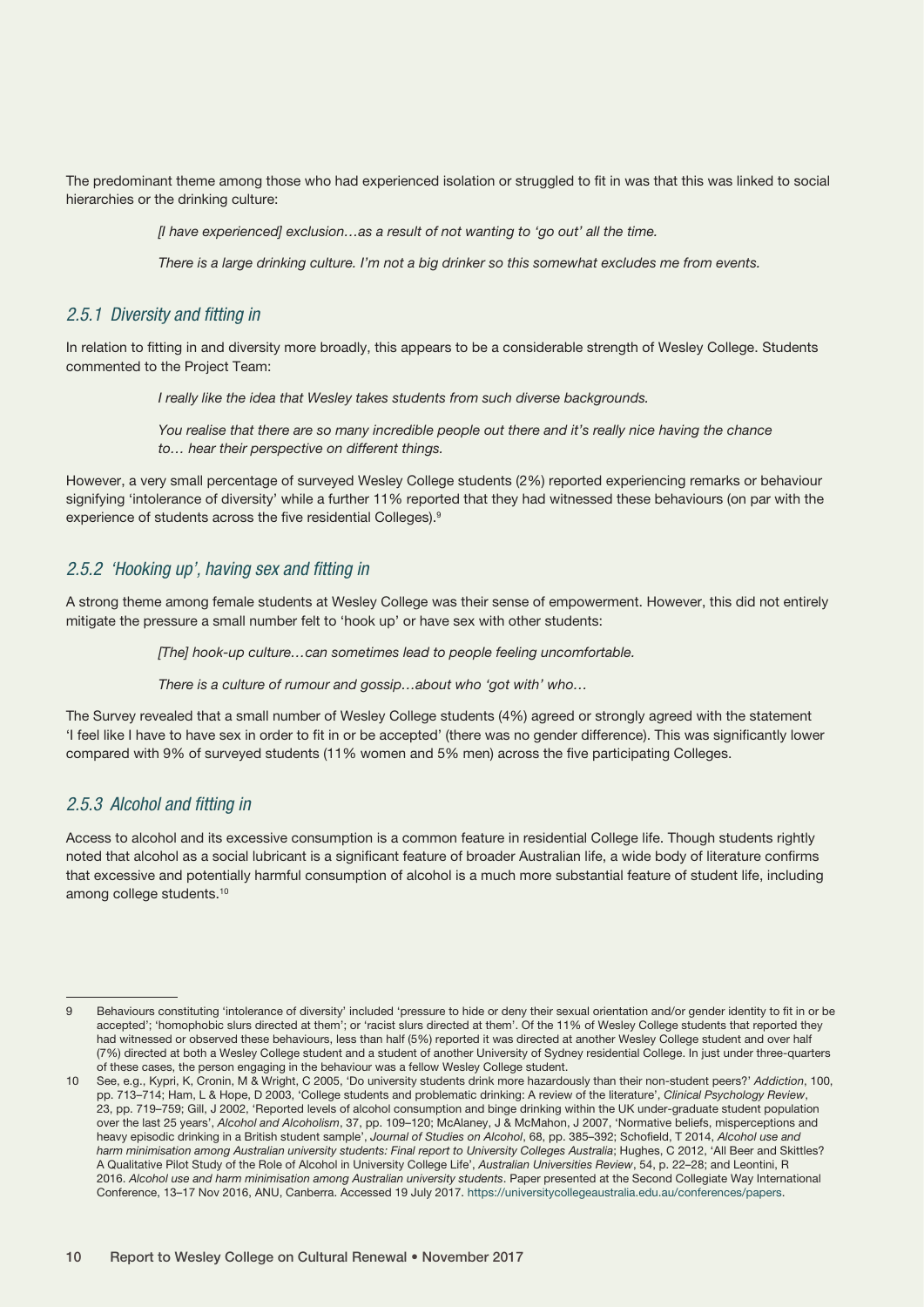<span id="page-10-0"></span>Of Wesley College students surveyed, 58% agreed or strongly agreed that 'drinking helps me to socialise and make friends at Wesley' (significantly higher than the 49% of students across the five Colleges). While this did not necessarily lead to a sense of pressure to drink, a clear theme was that drinking was critical to finding one's 'place' at College:

> *If you didn't drink, I feel like you'd always get questioned about it... It would be so annoying. People would always be like 'why aren't you going out?'*

> *I would say that it would be really tough without drinking. I think that so many of our activities revolve around drinking. Like yeah, you make your friends in the dining hall, but if you never go out with them or anything you're not going to consolidate those friendships.*

### 2.6 Relationship with the broader University of Sydney community

A strong theme emerging throughout the Project was College students' sense of marginalisation and, on occasion, victimisation, by other students and staff from the wider University community. Of Wesley College students surveyed, 56% agreed or strongly agreed with the statement 'I feel stigmatised by the University of Sydney students and staff because I go to Wesley College' (on par with the experience of students across the five Colleges).

Students explained that when there are media reports of bad behaviour in Colleges, even if the reports relate to other Colleges, they can be particularly targeted. Male students stated that they are unreasonably labelled as sexist, while female students are labelled as 'weak' or victims. The Project Team was particularly concerned to hear about a small number of incidents where College students were subjected to excluding behaviour or comments by University staff.

That said, there was a perception by some students that College residents may, on occasion, contribute to or compound this isolation by confining themselves to only College-based activities or engaging with the broader campus during O Week in a way that draws negative attention. To this end, it is suggested that a greater level of interaction with those on the broader University of Sydney campus be encouraged by College staff and student leaders.

## Principle 3: A lively, exciting and dynamic culture that also ensures the safety, dignity, health and well-being of students is critical to a thriving and progressive College

Colleges are places where students should feel 'at home' and be supported to undertake their university studies and engage with the dynamic intellectual, cultural and social life of the College. Attitudes and behaviours that reflect the values of the College should be modelled and practised at all times.

## 2.7 O Week

As noted above, a considerable strength of Wesley College is the wide range of extracurricular activities available to students which enables them to explore new opportunities and develop new friendships. This includes during O Week, with a strong theme being how enjoyable students found this period:

#### *Best week of my life.*

*I* was very quiet and reserved during high school and the activities of during O Week helped me to *grow and emerge from my shell.*

The experience of O Week prior to changes made in 2017 elicited a diversity of responses from students. Students who had participated in O week in prior years stated:

> *Compared with when I was a fresher, things are so much better [now]. There is much less intimidation.*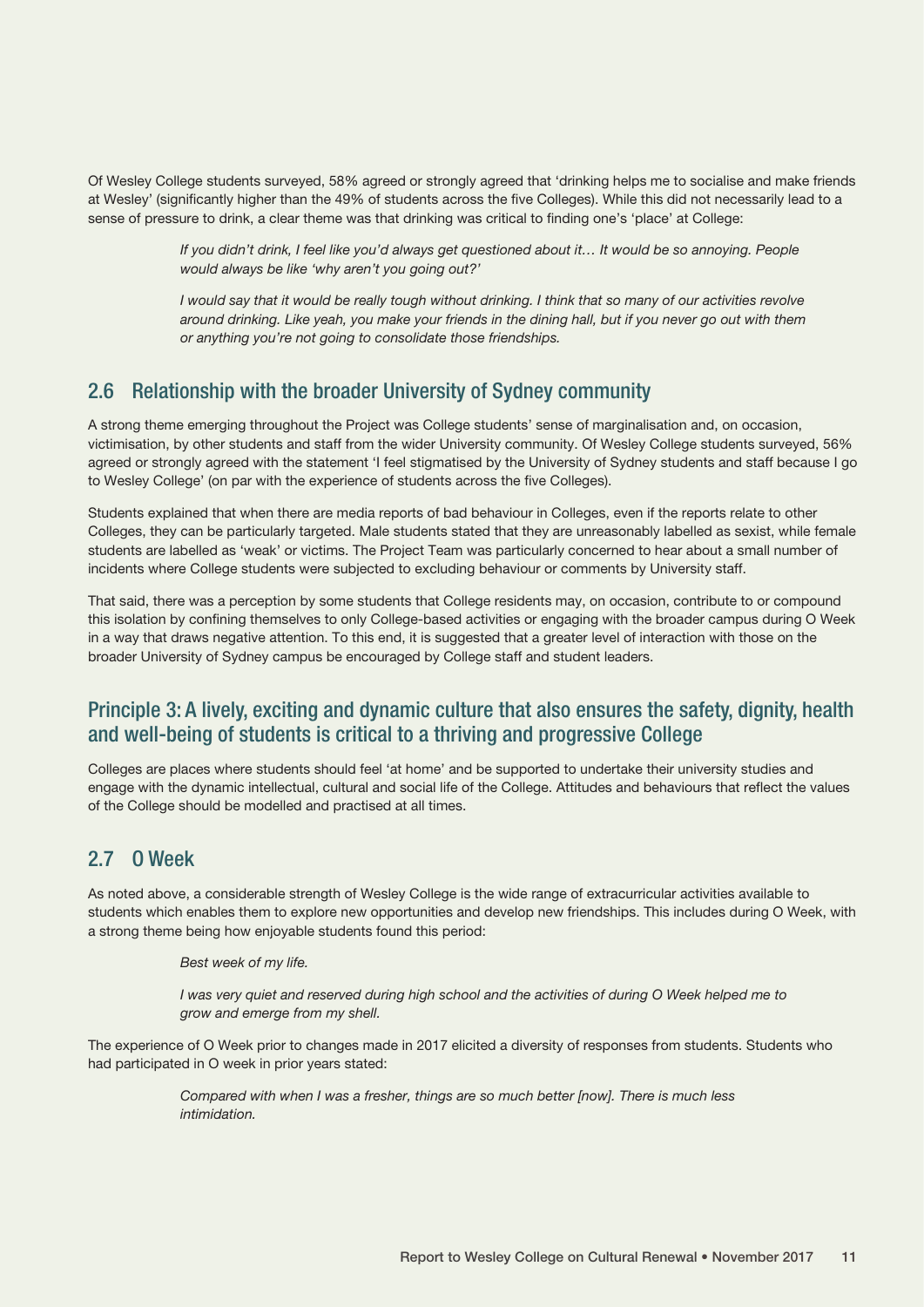<span id="page-11-0"></span>The Project Team supports the College's efforts to ensure that O Week is safe and inclusive for all students. As some students told the Project Team:

> *We were conscious of changing things this year to make O Week less intense and to make sure everyone had a good time.*

*I think Wesley created O Week to be a really inclusive environment. I want to commend the lack of hazing and this was replaced with fun games and activities.*

However, a theme of a 'big drinking culture' during O Week and an indirect pressure to participate in activities, generally as a way of fitting in, was still apparent:

> *Although there is no explicit 'forcing' into any activities…there is unsaid pressure to involve yourself in every event and drinking. I think that for the majority of people this is okay. [They] can deal with the pressure, but for some people they may feel forced into drinking or doing things they don't want to.*

*You're really trying to impress everyone… like finding your own feet can be hard.*

The Project Team has made recommendations about reforms to O Week across the Colleges which include an emphasis on harm minimisation while at the same time retaining its celebratory nature. A number of the recommendations build on reforms already made at Wesley College. Best practice suggests that there is no 'one size fits all' model for student orientation. Rather, programs should be tailored to the students and the institution, and should consider the social and academic needs of the students; the mission and goals of the institution; and how best to integrate the students in light of these.<sup>11</sup> The recommendations of the Project Team reflect these priorities.

#### 2.8 The place of alcohol at Wesley College

The Student Club regularly holds parties for its students at the College, where alcohol is served under a licence held by a Wesley College student. In addition, like other College students, Wesley College students can consume alcohol in their rooms.

A significantly lower proportion (9%) of Wesley College students surveyed agreed or strongly agreed with the statement 'there is too much focus on drinking at Wesley' when compared with 15% of College students surveyed across the five Colleges. However, as noted above, a significantly higher proportion of Wesley College students surveyed agreed or strongly agreed with the statement 'drinking alcohol helps me to socialise and make friends'. Students told the Project Team:

> *When I moved here, it was like, 'oh my God, everyone is always drunk'. As you get older, there is less of that… A lot of freshers are like 'it's first year – I'm going to have so much fun at College, and I'll pass uni anyway.'*

*It's more the idea that in order to have fun with your friends, you must drink. If you don't, people will question why you have even come out in the first place.*

A common theme was whether students feel pressure to drink at College. The Survey revealed that 13% of Wesley College students surveyed have experienced pressure to drink alcohol when they did not want to, and only 1% reported pressure to take drugs when they did not want to (on par with students across the five Colleges). Meanwhile, 30% of students also reported that they had witnessed or observed other students being pressured to drink (29%) or take drugs (2%) when they did not want to (on par with students across the five residential Colleges).12

<sup>11</sup> HigherEdJobs n.d., 'New Student Programs: A Look Inside Orientation, Transition and Retention Programs', Interview with Dr. Cynthia L. Hernandez of Texas A&M University, Accessed 7 Nov 2017. <https://www.higheredjobs.com/HigherEdCareers/interviews.cfm?ID=402>.

<sup>12</sup> Of the 30% of students who reported they had witnessed or observed students being pressured to drink alcohol or take drugs: 9% had witnessed or observed another Wesley College student being pressured to drink alcohol or take drugs when they didn't want to; 16% had witnessed or observed a Wesley College student and a student from another University of Sydney residential College being pressured to drink alcohol when they didn't want to; and 5% had witnessed a resident of another College being pressured to drink alcohol when they didn't want to. Note, as students could select more than one category, as well as 'don't know' or 'refused', the percentages may add up to more than the total.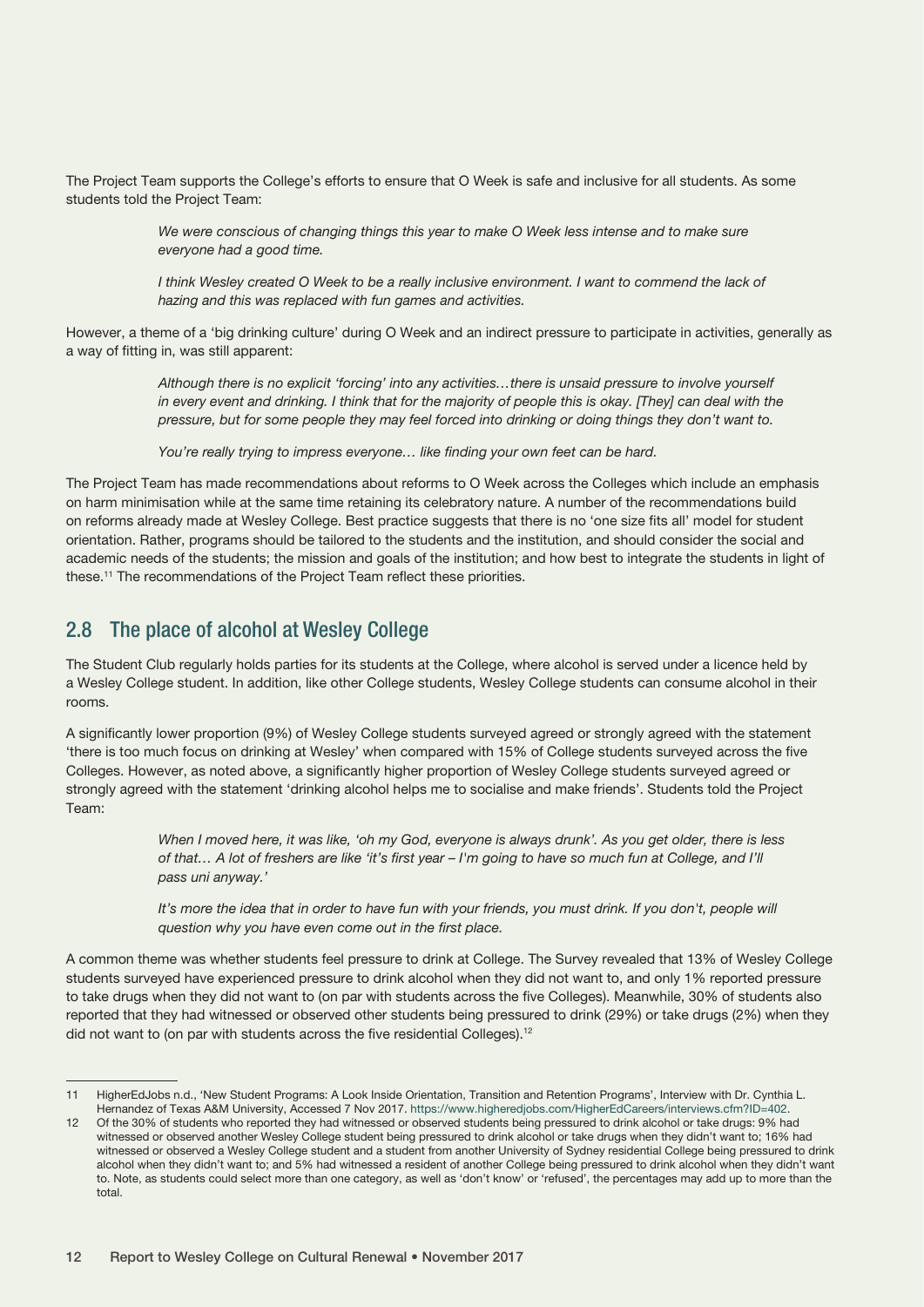<span id="page-12-0"></span>Excessive alcohol consumption can put students at risk of harm to themselves (e.g. alcohol-related injury) or harm to others (e.g. sexual assault or other assault). A theme from student feedback was that excessive consumption of alcohol heightened the risk of sexual assault or harassment.

The Project Team commends recent changes to alcohol management at Wesley College parties including the use of canned pre-mixes and efforts to limit students leaving parties in order to consume more alcohol in their rooms. The Project Team urges further efforts to align Wesley College's approach to alcohol management with best practice responses to alcohol harm minimisation.

## Principle 4: Unacceptable and disrespectful attitudes and behaviours negatively impact on individuals, Colleges and the College community

All students in a residential College have the right to feel and be safe, included and respected. Sustaining a culture of respectful relationships means enforcing a zero-tolerance approach to any unacceptable attitudes and behaviours.

Safety in the College environment, both psychological and physical, was a key theme in discussions with students and in the Survey. The transition from home into semi-independent living can often be daunting for students. A sense of safety is therefore critical to allow students to settle successfully into College and to remain there.

## 2.9 Psychological and physical safety

Principles from Wesley College's 'Vision Statement' indicate that Wesley College is committed to:

*Provide a safe environment which encourages and promotes the academic, social, sporting, cultural and spiritual growth of each individual.*<sup>13</sup>

A strong theme was that Wesley College students felt at ease, were comfortable speaking out and expressing their views, and felt physically safe at the College. However, when asked to agree or disagree with the statement 'I do not always feel safe at Wesley', 7% of surveyed students agreed or strongly agreed with this statement (on par with the experience of students across the five Colleges). When asked to explain why they did not always feel safe at Wesley College, students cited social alienation or other residents being unwelcoming, bullying or teasing and a lack of support. In addition, students told the Project Team:

*The gossip makes me feel unsafe.*

*Drunk, sloppy and aggressive behaviour from boys [makes me feel unsafe].*

The issue of mental health was raised by students in discussion groups. While assessing responses to student's mental health was not within the purview of the Project, the Project Team acknowledges the referral pathways and options provided to students who experience mental health issues or who may suffer psychological or emotional distress. The Project Team also acknowledges the provision of support options to RAs. Such options are important to ensure these student leaders do not feel overwhelmed by their roles and to minimise their risk of vicarious trauma.

<sup>13</sup> Wesley College n.d., 'Vision Statement', [http://www.wesleyCollege-usyd.edu.au/wp-content/uploads/2016/07/WesleyCollege\\_Vision-Mission.](http://www.wesleyCollege-usyd.edu.au/wp-content/uploads/2016/07/WesleyCollege_Vision-Mission.pdf) [pdf.](http://www.wesleyCollege-usyd.edu.au/wp-content/uploads/2016/07/WesleyCollege_Vision-Mission.pdf)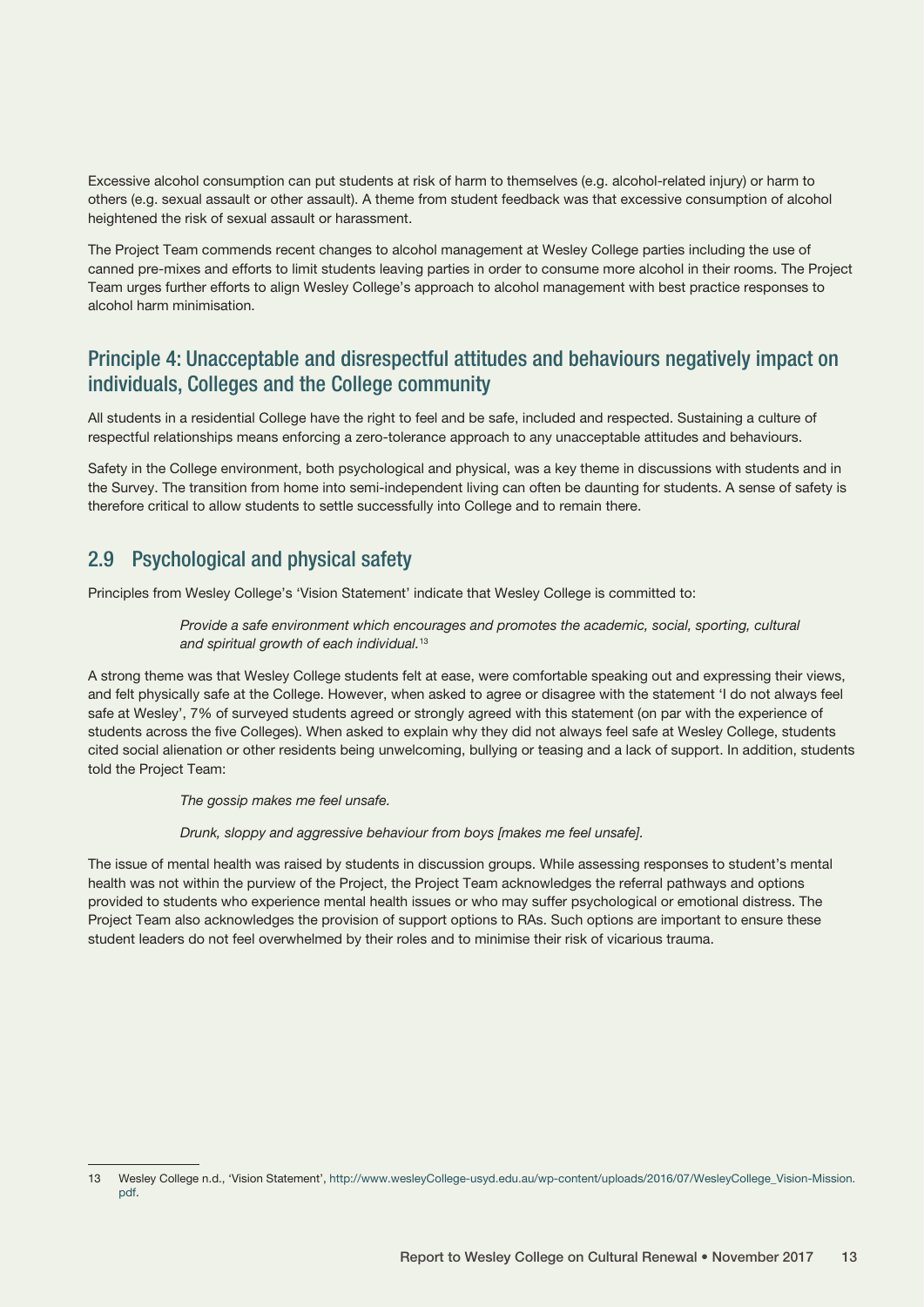## <span id="page-13-0"></span>2.10 Bullying and 'hazing'

18% of Wesley College students surveyed reported experiencing 'bullying or intimidation', 'pressure to participate in activities that were humiliating or intimidating to you or other students' or 'hazing' since commencing at Wesley College.14 These figures are on par with the experience across the five Colleges surveyed. Further, 17% of Wesley College students surveyed reported experiencing 'exclusion or isolation' or 'malicious rumours directed at them' (on par with the results across the five Colleges).15 A significantly higher proportion of women experienced this behaviour (26% women compared with 7% of men), also on par with results across the five residential Colleges.

The Project Team notes the importance of bystanders in responding to and preventing bullying, intimidation and hazing. Indeed, the Survey revealed that 47% of Wesley College students reported they have witnessed or observed 'exclusion or isolation' or 'malicious rumours' directed at another College student.16 A further 47% of surveyed students reported that they have witnessed 'bullying and intimidation', 'pressure to participate in activities that were humiliating or intimidating to them or other students' or 'hazing' since commencing at Wesley College (on par with findings across the five Colleges).<sup>17</sup>

So-called 'hazing', a term used by students themselves, can often be associated with traditions and rituals of an institution. Hazing can be defined as:

> *…any action taken or any situation created intentionally that causes embarrassment, harassment or ridicule and risks emotional and/or physical harm to members of a group or team, whether new or not, regardless of the person's willingness to participate.*<sup>18</sup>

*…any activity expected of someone joining or participating in a group that humiliates, degrades, abuses, or endangers them regardless of a person's willingness to participate.*<sup>19</sup>

Notably, willingness to participate or the giving of consent does not mean that an activity is not deemed to be hazing. Common characteristics of hazing include power differentials based on hierarchy and social dominance between first year students, 'freshers', and more senior students; intentional initiation rites usually based upon College-specific traditions and rituals; and the consent and/or willingness of students to participate.<sup>20</sup> In many instances, alcohol and other substance abuse is a common feature of hazing.<sup>21</sup>

The Project Team acknowledges that hazing can be subject to a number of different interpretations by students, some of whom consider it to be 'fun' and not dangerous or demeaning. There was no evidence of any student being seriously injured from activities that could be characterised as hazing. Students believe that hazing at Wesley College is not serious and that people do not have to participate in any activities which make them feel uncomfortable:

> *Everyone…seemed to have felt comfortable about…so called 'hazing'. [It]…is still optional to people and no one is forced to do anything they don't want to.*

*My experience of hazing (if that's what I could call it) was merely just some jokes played on me by some of the older years, in an entirely jovial and humorous nature.*

15 Of these students, 12% reported experiencing 'exclusion or isolation' and 9% reported experiencing 'malicious or hurtful rumours directed at you' (on par with the experience of students across the five residential Colleges).

<sup>14</sup> Of these students, 13% reported experiencing 'hazing', 7% reported 'pressure to participate in activities that were humiliating or intimidating to you or other students', and 3% reported experiencing 'bullying or intimidation'. Note, as students could select more than one category, the percentages may add up to more than the total.

<sup>16</sup> Of these students, 22% of surveyed Wesley College students reported that they have witnessed or observed 'exclusion or isolation' of another Wesley College student(s) or 'malicious rumours' directed at another Wesley College student, while 19% reported they have witnessed or observed 'exclusion' or 'malicious rumours' directed at a Wesley College student and a student from another College. Note, as students could select more than one category, the percentages may add up to more than the total.

<sup>17</sup> Of these students, 14% reported witnessing or observing this behaviour directed at a Wesley College student(s); 27% reported witnessing or observing this behaviour directed at a Wesley College student(s) and a resident of another residential College; and 16% reported witnessing or observing this behaviour of a resident in another College. Note, as students could select more than one category, the percentages may add up to more than the total.

<sup>18</sup> Hazingprevention.org '*What hazing looks like*'. Accessed 10 July 2017. [http://hazingprevention.org/home/hazing/facts-what-hazing-looks-like.](http://hazingprevention.org/home/hazing/facts-what-hazing-looks-like)

<sup>19</sup> Allan, E & Madden, M 2008. *Hazing in View: College Students at Risk – Initial Findings from the National Study of Student Hazing*, College of Education and Human Development, University of Maine, p. 8.

<sup>20</sup> Hazingprevention.org '*What hazing looks like*'. Accessed 10 July 2017. <http://hazingprevention.org/home/hazing/facts-what-hazing-looks-like>. 21 Diamond, A, Callahan, S, Chain, K & Solomon, G 2016, 'Qualitative review of hazing in collegiate and school sports: Consequences from a

lack of culture, knowledge and responsiveness', *British Journal of Sports Medicine*, 50, pp. 149–153.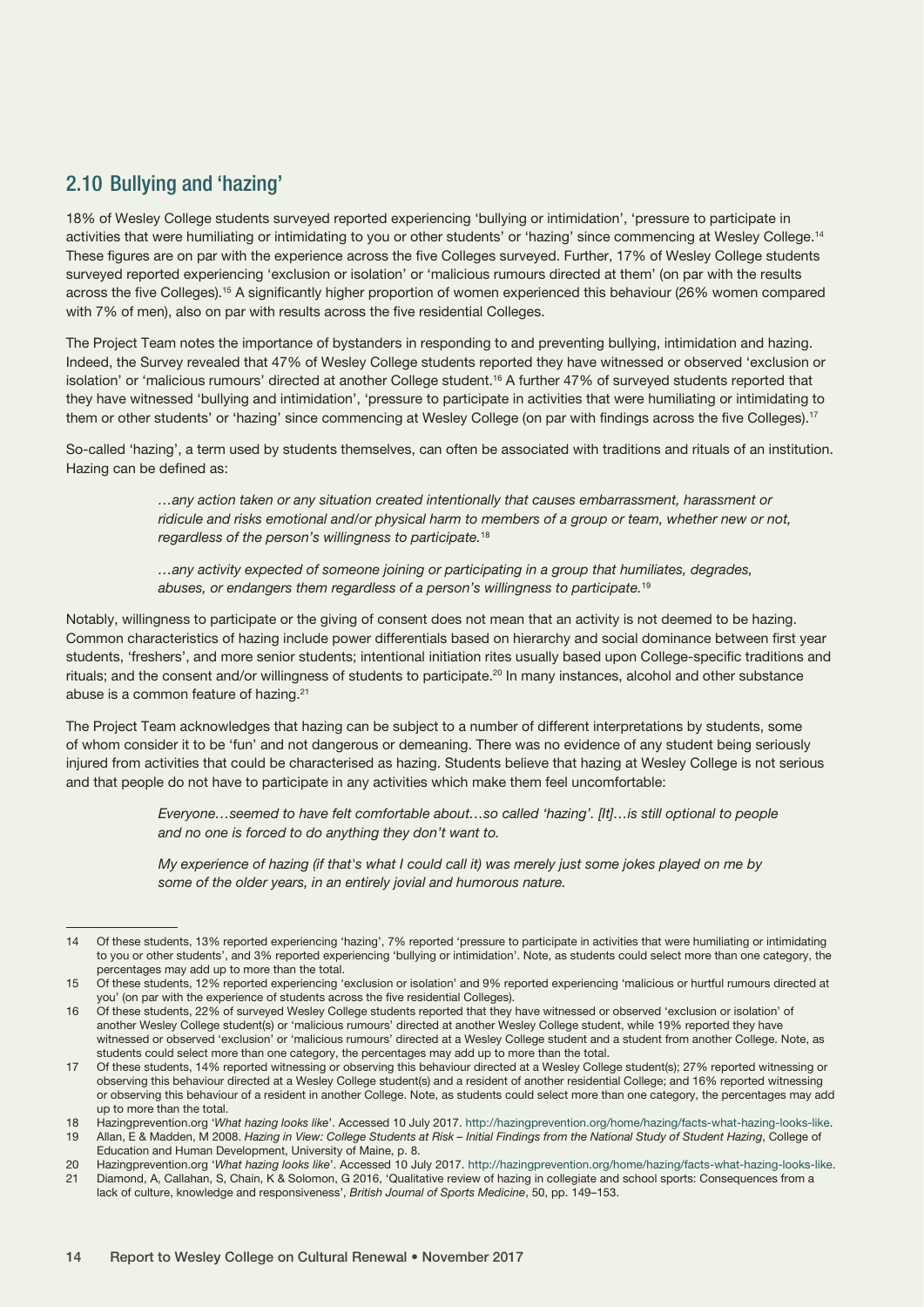#### <span id="page-14-0"></span>Other students stated:

*I had quite a lot of freshers in my corridor being like 'it's so weird, you guys are screaming your heads off at us, and then next minute, you're our best friends'. They were like 'I don't understand this… you guys are so intimidating to us', obviously because we've got that power dynamic…*

*I'm just shy, so if I get picked on I go blank and can't respond, I guess… My group was a lot worse than the O Week they had this year. There was a lot more hazing, a lot more picking on people.*

In discussion groups, participants reflected on the problematic nature of some of the activities and practices that had occurred in previous years, and noted that the media reports of 2016 provided a moment of reflection for students to reassess their culture and re-imagine 'normal'. Students stated:

> *I've had the most wonderful experience here. But I also felt like [the media reports] did raise an issue that was important and needed to be brought up, and talked about. It maybe gave us an opportunity to reflect back on a lot of traditions.*

> *I took the time to kind of reflect on [a certain tradition]. Just thinking about it [was] a really good thing. Because some of the things that happened would never happen…in the real world.*

Certainly, the Project Team acknowledges that the lines between positive activities on the one hand and those that may be considered hazing on the other can be blurred, particularly when injury or harm is not obvious; when extreme forms of hazing are not evident; and when consent by participants is given. This ambiguity can be compounded when organisations, including Colleges, do not provide a clear definition of what constitutes hazing. As a result, it can be difficult to separate or 'unpack' activities that might legitimately and positively challenge and connect students and those that present risk of harm or can be humiliating. Far from wishing to eliminate positive and affiliative activities, the Project Team believes that Colleges, and their students in particular, would benefit from identifying and then reforming those activities that pose risk.

In relation to bullying, the benchmark definition is that proposed by Olweus<sup>22</sup> who pioneered work in bullying among school students. He suggested a student is being bullied when the individual:

> *…is exposed, repeatedly and over time, to negative actions on the part of one or more other students. …An additional criterion of bullying is an imbalance in strength (an asymmetric power relationship).*<sup>23</sup>

The Project Team notes that Wesley College has a strong policy on harassment and bullying, although it does not specifically address hazing. The policy also outlines the College's response to bullying and the consequences of breaching the policy. The Project Team particularly acknowledges the principles for handling bullying incidents, in particular the first principle: 'all complaints will be taken seriously and assessed on their facts'.<sup>24</sup>

#### *2.10.1 Best practice responses to hazing and orientation*

Studies in the United States and the United Kingdom have established best practice standards on the management and prevention of hazing and other orientation rituals that can cause harm to students. Allan and Madden's 2008 *National Study of Student Hazing* is the most comprehensive survey to date of hazing at US tertiary institutions.25

<sup>22</sup> Olweus, D 1995, 'Bullying or peer abuse at school: Facts and intervention'. *Current Directions in Psychological Science*, 4 (6), pp. 196–200. ibid., p.196.

<sup>24</sup> Wesley College 2015, *Bullying policy (students)*.

<sup>25</sup> Allan, E & Madden, M 2008. *Hazing in View: College Students at Risk – Initial Findings from the National Study of Student Hazing*, College of Education and Human Development, University of Maine, p. 36.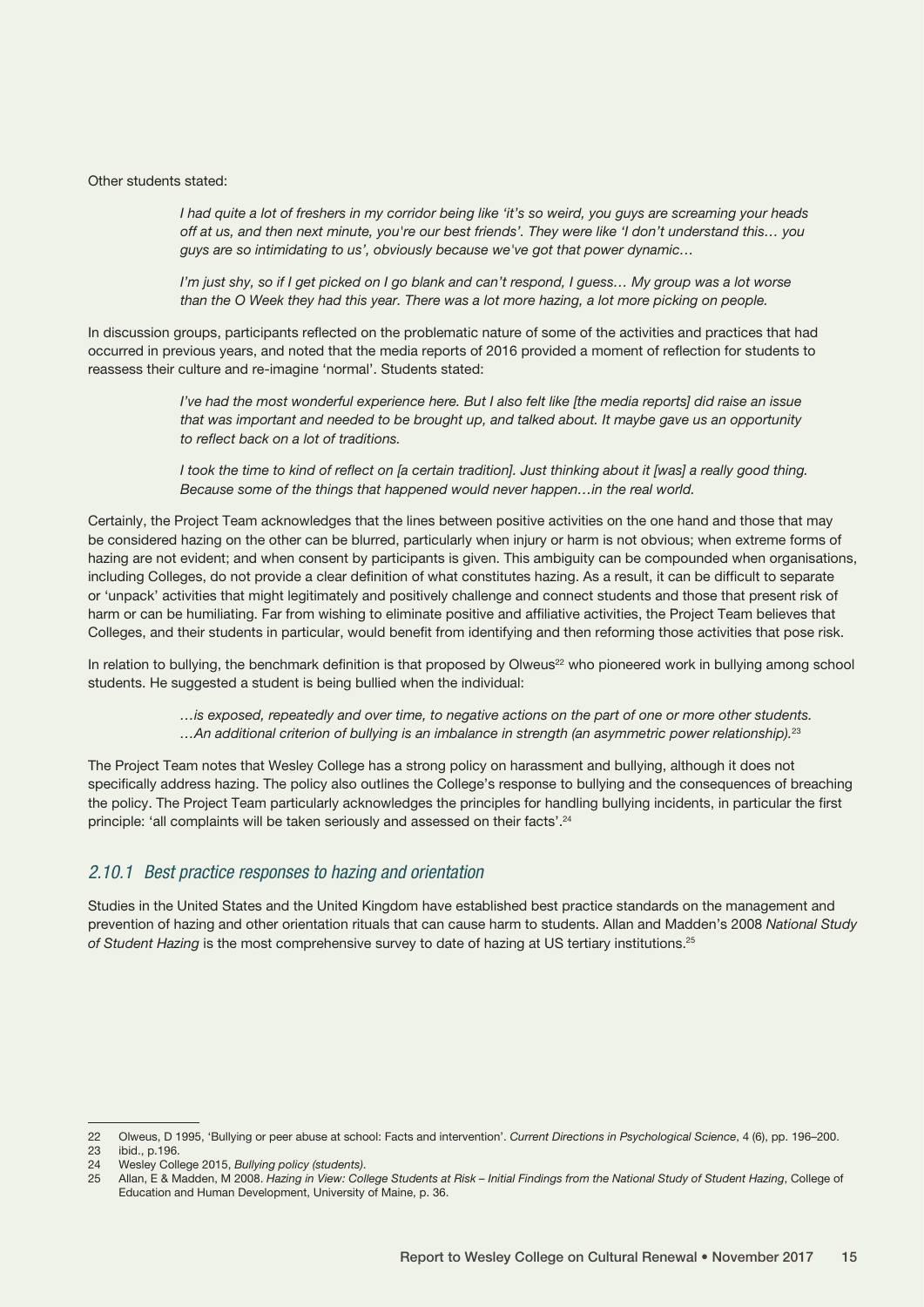<span id="page-15-0"></span>Examples of hazing practices provided in the study include:

- Drinking games, including to the point of getting sick or blackout.
- Chanting songs publicly and out of context.
- Sleep deprivation.
- Being shouted at and/or called names by senior students.
- Games designed to humiliate participants or outsiders to the group.<sup>26</sup>

Four key themes to combat hazing and promote student safety emerge from the evidence:<sup>27</sup>

- Clear policies which communicate zero tolerance for hazing or any other behaviour that compromises student safety.
- Comprehensive education about hazing and alternatives to it provided for all students.
- Support for victims, including through appropriate reporting options and discipline for perpetrators.
- Support by institutional leadership that models values; enforces and is accountable to its policies; and that works in concert with students.

Hazing prevention policies need to be implemented carefully and with student involvement to avoid backlash. Wesley College has already demonstrated its willingness to work with students by involving them substantively in cultural reform to date.

## 2.11 Sexual misconduct

Recently, there has been considerable media attention, both in Australia and overseas, on sexual misconduct in residential college settings. Incidents ranging from sexism and misogyny, right through to sexual harassment and sexual assault, have been reported and some incidents have resulted in College policy changes, including the implementation of stronger disciplinary and accountability measures.

The issue of sexual misconduct at Wesley College was explored in discussion groups and during one-on-one interviews. Students, both men and women, were keen to share their views on the issue.

The Survey revealed that 17% of women at Wesley College experienced sexist remarks directed at them (on par with women across the five residential Colleges). Male Wesley College students did not report any incidence of experiencing sexist remarks (although not a significant difference, this compares to 2% of males across the five Colleges).

<sup>26</sup> ibid., p. 18.

<sup>27</sup> ibid. Also, de Klerk, V 2013, 'Initiation, Hazing or Orientation? A case study at a South African University', *International Research in Education*, July, 1:1, p. 99; Indiana Dept of Education n.d. *Sexual Harassment and Hazing: Your Actions Make a Difference!*; LaFerney, MC, 2016. 'You Can Help Victims of Hazing Recover from Psychological and Physical Harm', *Current Psychiatry*, 15(3), p. 72; Sonoma State University n.d. *Helping Students in Distress*, p. 15; Senate Orientation Activities Review Board 2016, *Orientation Week Policy Manual*, Queens University; Campo, S, Poulos, G & Sipple, JW 2005, 'Prevalence and Profiling: Hazing Among College Students and Points of Intervention', *American Journal of Health Behaviour*, March 21.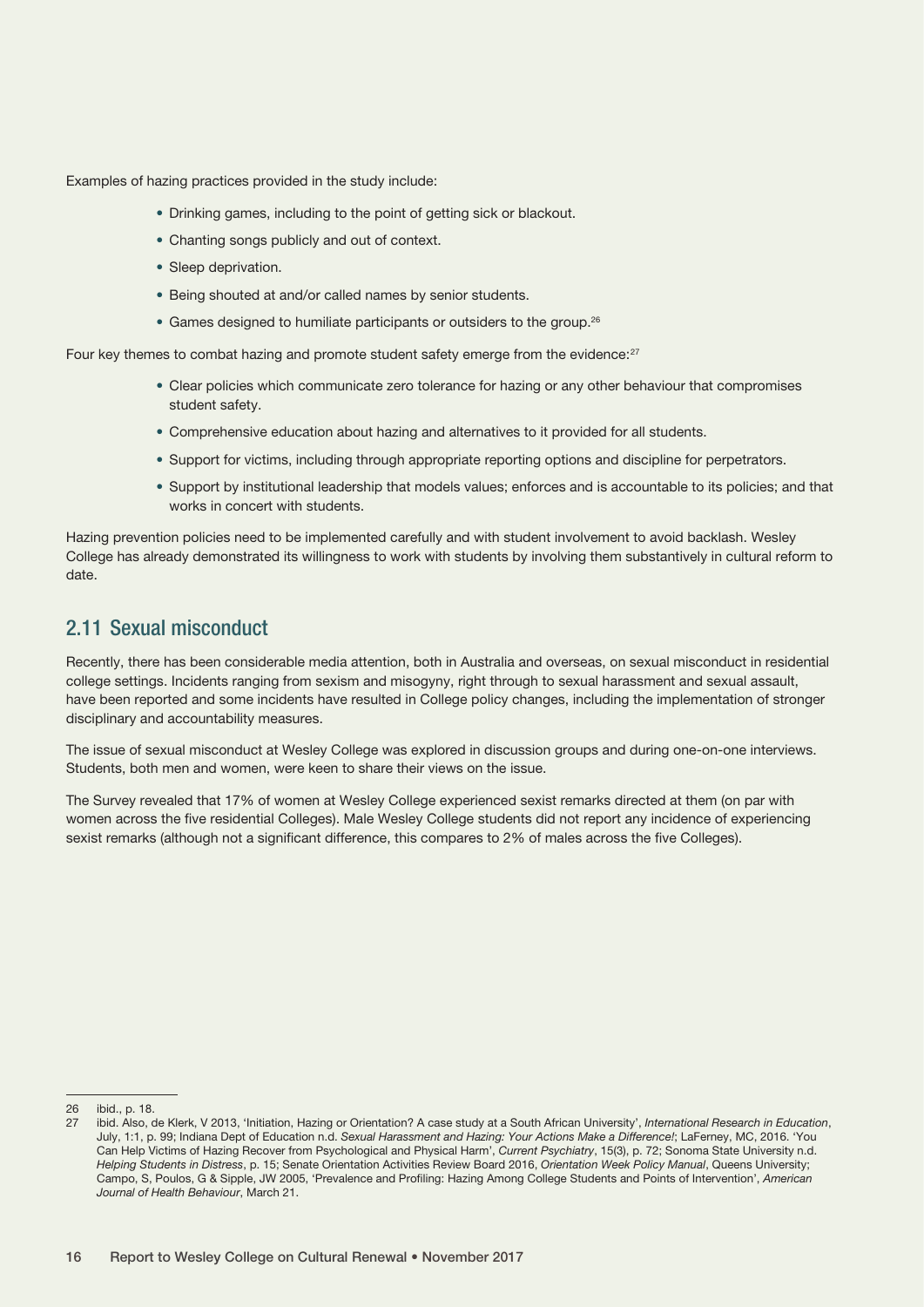#### <span id="page-16-0"></span>*2.11.1 Sexual harassment and sexual assault*

The Survey results revealed that 17% of Wesley College students surveyed have experienced sexual harassment (on par with students across the five residential Colleges).<sup>28</sup> Of women surveyed at Wesley College, a significantly higher proportion (26%) have experienced sexual harassment compared with men (8%). A similar result was observed across the five residential Colleges.

Importantly, when a list of behaviours that constitute sexual harassment was presented, 17% of Wesley College students acknowledged they had experienced one of more of the behaviours. However, when students were directly asked if they had experienced sexual harassment, only 5% indicated that they had, indicating a gap in some students' knowledge of what constitutes sexual harassment.

Most incidents of sexual harassment occurred within the Wesley College residence or grounds, with a small number also occurring at a different University of Sydney College residence or grounds. In nearly all incidents, fellow students from Wesley College engaged in the behaviour. Further, nearly all the incidents of sexual harassment of Wesley College women involved males only. Of the cases of sexual harassment of male Wesley College students, most involved females, and the others involved males or males and females.

For Wesley College women, the most common forms of sexual harassment included 'inappropriate physical contact' (14%); 'unwelcome touching, hugging, cornering or kissing' (12%); 'sexually suggestive comments or jokes that made you feel offended' (10%); 'intrusive questions about your private life/physical appearance that made you feel offended' (8%); and 'inappropriate staring or leering that made you feel intimidated' (4%).

For Wesley College men, the most common forms of sexual harassment experienced included 'inappropriate physical contact' (4%); 'unwelcome touching, hugging, cornering or kissing' (3%); 'intrusive questions about private life or physical appearance that made you feel uncomfortable' (3%); and 'sexual gestures, indecent exposure or inappropriate display of the body' (3%).

As noted above, the importance of bystander intervention in responding to and preventing unacceptable behaviour, including sexual harassment, was highlighted in the Survey. It revealed that 37% of Wesley College students surveyed had witnessed or observed sexual harassment since commencing at Wesley College (on par across the five residential Colleges).29

Most of the female students stated that they felt safe and respected by other students at College. For example, students told the Project Team:

> *I* feel safer at Wesley walking to the showers wearing nothing but a towel than I do walking down the *street fully clothed.*

<sup>28</sup> Sexual harassment was defined in the Survey as: 'Sexual harassment is an unwelcome sexual advance, unwelcome request for sexual favours or other unwelcome conduct of a sexual nature which, in the circumstances, a reasonable person, aware of those circumstances would anticipate the possibility that the person would feel offended, humiliated or intimidated.' Behaviours that are likely to constitute sexual harassment include: 'unwelcome touching, hugging, cornering or kissing'; 'inappropriate staring or leering that made you feel intimidated'; 'sexual gestures, indecent exposure or inappropriate display of the body'; 'sexually suggestive comments or jokes that made you feel offended'; 'sexually explicit pictures, posters or gifts that made you feel offended'; 'repeated or inappropriate invitations to go out on dates'; 'intrusive questions about your private life or physical appearance that made you feel offended'; 'sexually explicit emails or SMS messages'; 'inappropriate physical contact'; 'repeated or inappropriate advances on email, social networking websites or internet chat rooms'; 'inappropriate commentary, images or film of you distributed on some form of social media without your consent'; 'requests or pressure for sex, or other sexual acts'; and 'any other unwelcome conduct of a sexual nature (please specify)'

<sup>29</sup> Of these students, 24% reported that the subject of the sexual harassment was another Wesley College resident; 16% reported that the subjects included both a Wesley College resident and a resident of another College; 9% reported it was the resident of another College. Note, as students could select more than one category, the percentages may add up to more than the total. The most common forms of sexual harassment witnessed or observed included 'unwelcome touching, hugging, cornering or kissing' (17%); 'inappropriate physical contact' (17%); 'sexually suggestive comments or jokes that made you feel offended' (16%); 'requests or pressure for sex, or other sexual acts' (11%); 'sexual gestures, indecent exposure or inappropriate display of the body' (10%); 'intrusive questions about your private life/physical appearance that made you feel offended' (10%); and 'inappropriate commentary/images/film distributed on social media without consent' (9%).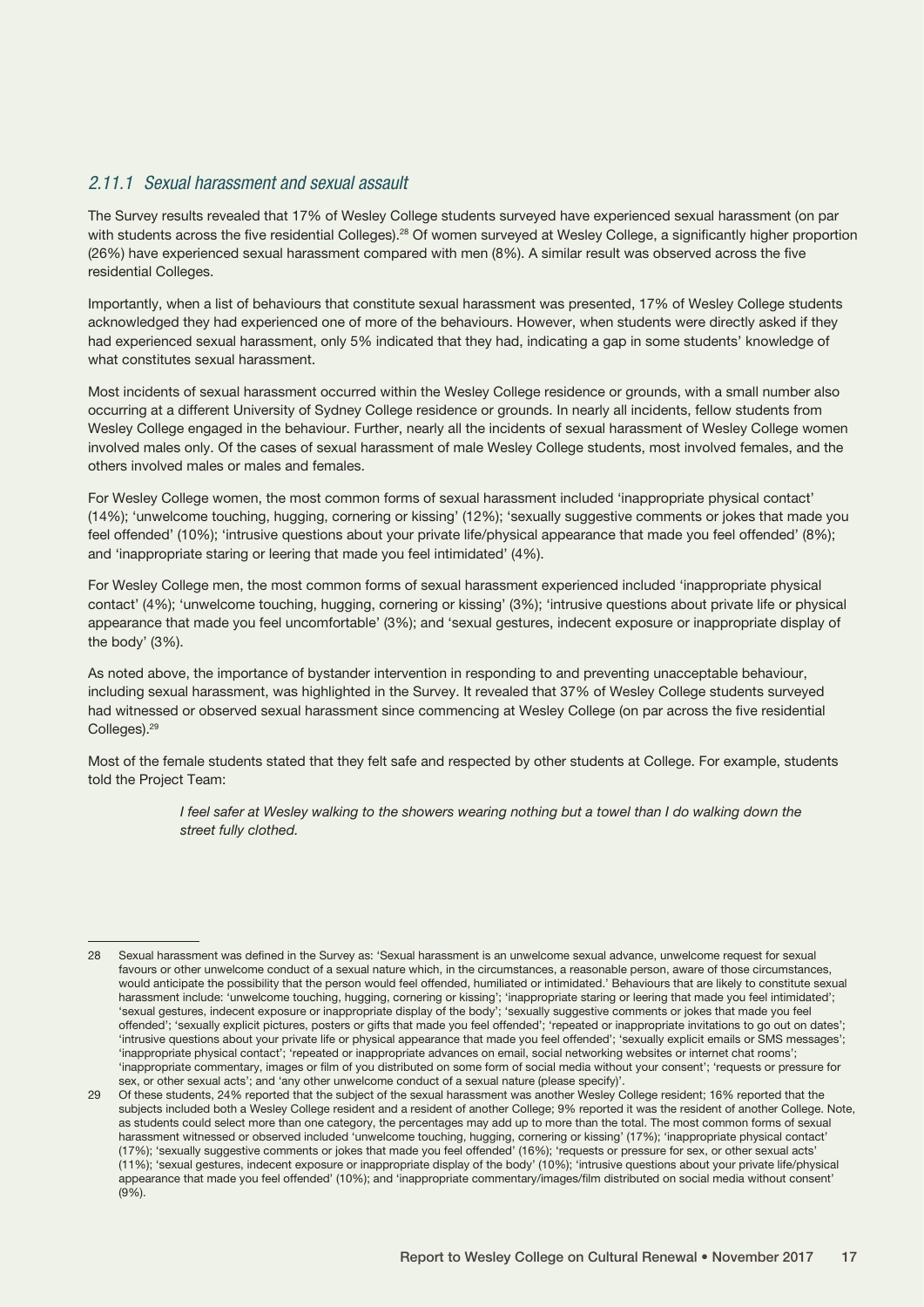<span id="page-17-0"></span>However, issues around sexual harassment were raised by students in discussion groups, individual interviews and in Survey comments:

> *I find it super weird, when College boys get drunk, they tend to pick up and hug girls, which I find super confronting.*

*[I feel uncomfortable by] unwelcome touching [and] judgemental remarks about sex.*

The Survey revealed that 5% of women surveyed and 1% of men surveyed reported that they have experienced actual or attempted sexual assault since starting at Wesley College (on par with the results across the five Colleges).<sup>30</sup> Of the six incidences of actual or attempted sexual assault reported in the survey, all but one occurred during the academic year. In all reported instances, only males engaged in the behaviour and all but one involved students from Wesley College or another residential College. A further 7% of surveyed students reported that they had witnessed or observed 'actual or attempted sexual assault' (on par with the results across the five residential Colleges). Significantly more Wesley College women reported that they had witnessed or observed this (11%) compared to Wesley College men (3%) (also on par with the five residential Colleges).

It is important to note that this data is not comparable with results reported in the Australian Human Rights Commission's (the Commission) *Change the Course* report, where different questions and sample groups were used. Nevertheless, the Commission commented in their report that:

- Alcohol was often identified as a factor that contributed to people's experiences of sexual assault and sexual harassment.
- The Commission received a number of submissions that reported sexual assault while the person being assaulted was unconscious or severely impaired due to the influence of alcohol.
- A particularly large number of submissions identified alcohol as a factor contributing to sexual assault and sexual harassment that occurred in university residential accommodation.<sup>31</sup>

Students at Wesley College told the Project Team:

*A minority of boys still don't understand the concept of consent when alcohol is involved, as well the use of protection and consent.*

*When lots of alcohol is involved sexual assault can happen.*

#### *2.11.2 Wesley College's policy response to sexual misconduct*

Wesley College's harassment and discrimination policy and procedure document outlines the College's zero tolerance toward any form of harassment:

> *It is the policy of Wesley that any form of harassment, including sexual harassment, and discrimination is not tolerated and is a grave breach of the rules of Wesley. Such behaviours are also against the law.*<sup>32</sup>

<sup>30</sup> Sexual assault was defined in the Survey as: 'Sexual assault occurs when a person is forced, coerced, tricked or intimidated into sexual acts against their will or without their consent, including when they have withdrawn their consent. It also includes any attempts to force, coerce, trick or intimidate a person into sexual acts against their will or without their consent. Sexual assault can also occur if you are incapacitated by alcohol or drugs and therefore unable to consent.'

<sup>31</sup> Australian Human Rights Commission 2017, *Change the Course: National Report on Sexual Assault and Sexual Harassment at Australian Universities*, Australian Government, Sydney.

<sup>32</sup> Wesley College 2015, *op cit*.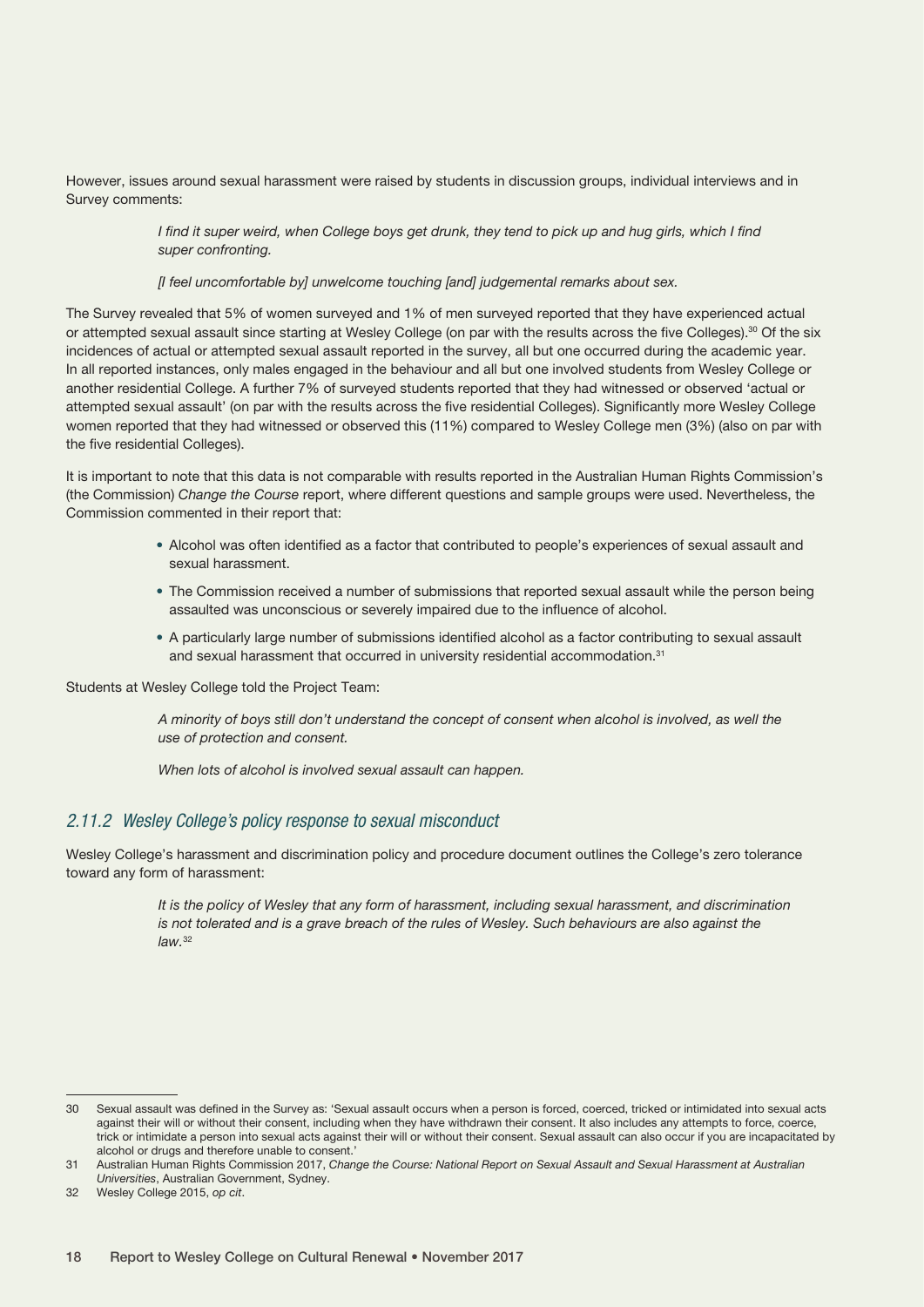<span id="page-18-0"></span>While the policy is very clear on the College's position on sexual harassment, it is less clear on sexual assault. Instead, it identifies sexual assault as a 'type of harassment' that is illegal under criminal law.33 The Project Team considers it imperative that sexual misconduct policy statements clearly indicate zero tolerance toward sexual assault and that the behaviour is clearly defined. Many victims of sexual misconduct do not report it because they feel that they will not be taken seriously. The Project Team therefore suggests the first principle in the College's bullying policy, 'all complaints will be taken seriously and assessed on their facts', is incorporated into a sexual assault policy.

#### *2.11.3 Best practice for combatting sexual misconduct*

Best practice standards for preventing and managing sexual misconduct have been established by international and Australian studies.34 Five key principles emerge:

- 1. Residential Colleges must adopt a whole-of-community integrated and holistic framework for preventing and responding to misconduct.
- 2. The institution must have a stand-alone zero-tolerance policy about sexual misconduct which is clear. well-communicated, and readily accessible. This should clearly articulate consequences for any breach.
- 3. Survivors must be supported, including through appropriate reporting options and trauma-informed professional support.
- 4. Appropriate evidence-based education and training must be provided for staff and for student leaders. Staff and student leaders should be trained in trauma-informed and survivor-centred responses. Prevention education programs should be grounded in an understanding of gender, other identities and related power dynamics, as well as ethical relationships.
- 5. Institutions must implement procedures to ensure transparency and disclosure, and conduct selfassessments to track policy efficacy.

### 2.12 Disclosure and reporting

Literature on disclosure and reporting practices of college students identifies that students are generally cautious about telling someone, particularly someone in authority, if they have experienced unacceptable behaviour, particularly when the behaviour is sexual misconduct.<sup>35</sup> These findings are consistent with the findings of the Survey of Wesley College students and with the insights gained during discussion groups and one-on-one interviews.

<sup>33</sup> Wesley College 2015, *op cit*.

<sup>34</sup> See, e.g., Culture of Respect 2017, *CORE Blueprint: A Strategic Roadmap for Addressing Campus Sexual Violence*; Leidig, M 1995, 'The continuum of violence against women: Psychological and physical consequences', *Journal of American College Health*, 40, pp. 149–155; MacDonald, P & Flood, M 2012, *Encourage. Support. Act!: Bystander Approaches to Sexual Harassment in the Workplace*, University of New South Wales; Australian Human Rights Centre 2017, *On Safe Ground: Strengthening Australian University Responses to Sexual Assault and Harassment*, p. 60; and Our Watch 2017, *Putting the prevention of violence against women into practice: How to change the story*. End Rape on Campus has also developed a comprehensive model for building what it calls a 'survivor-centric policy' in End Rape on Campus Australia 2017, *Connecting the Dots: Understanding Sexual Assault in University Communities*; see also Harvard Faculty of Arts and Sciences 2016, 'Sexual and Gender-Based Harassment Policy and Procedures for the Faculty of Arts and Sciences Harvard University', pp. 21–22; and Culture of Respect 2017, *CORE Blueprint: A Strategic Roadmap for Addressing Campus Sexual Violence*, pp. 31-44. For sample language and definitions of sexual misconduct, see White House Task Force to Protect Students from Sexual Assault 2014, 'Sample Language and Definitions of Prohibited Conduct for a School's Sexual Misconduct Policy'; Center for Changing Our Campus Culture 2016, 'Addressing Gender-Based Violence on College Campuses: Guide to a Comprehensive Model', p. 21. See also Jewkes, R, Sen, P & Garcia-Moreno, C 2002, 'Sexual Violence' in Krug, EG, Dahlberg, LL, Mercy, JA, Zwi, AB & Lozano, R (eds.), *World Report on Violence and Health*, Geneva: World Health Organization; and DeGue S, Valle L, Holt MK, Massetti GM, Matjasko JL & Teten Tharp, A 2014, 'A systematic review of primary prevention strategies for sexual violence perpetration', *Aggression and Violent Behavior*, 19:4, July–August, pp. 346–362.

<sup>35</sup> Walsh, W, Banyard, V, Moynihan, M, Ward, S & Cohn, E 2010, 'Disclosure and service use on a College campus', *Journal of Trauma and Dissociation*, 11, pp. 134-151; Zinzow, H & Thompson, M 2011, 'Barriers to reporting sexual victimization: Prevalence and correlates among undergraduate women', *Journal of Aggression, Maltreatment and Trauma*, 20, pp. 711–725.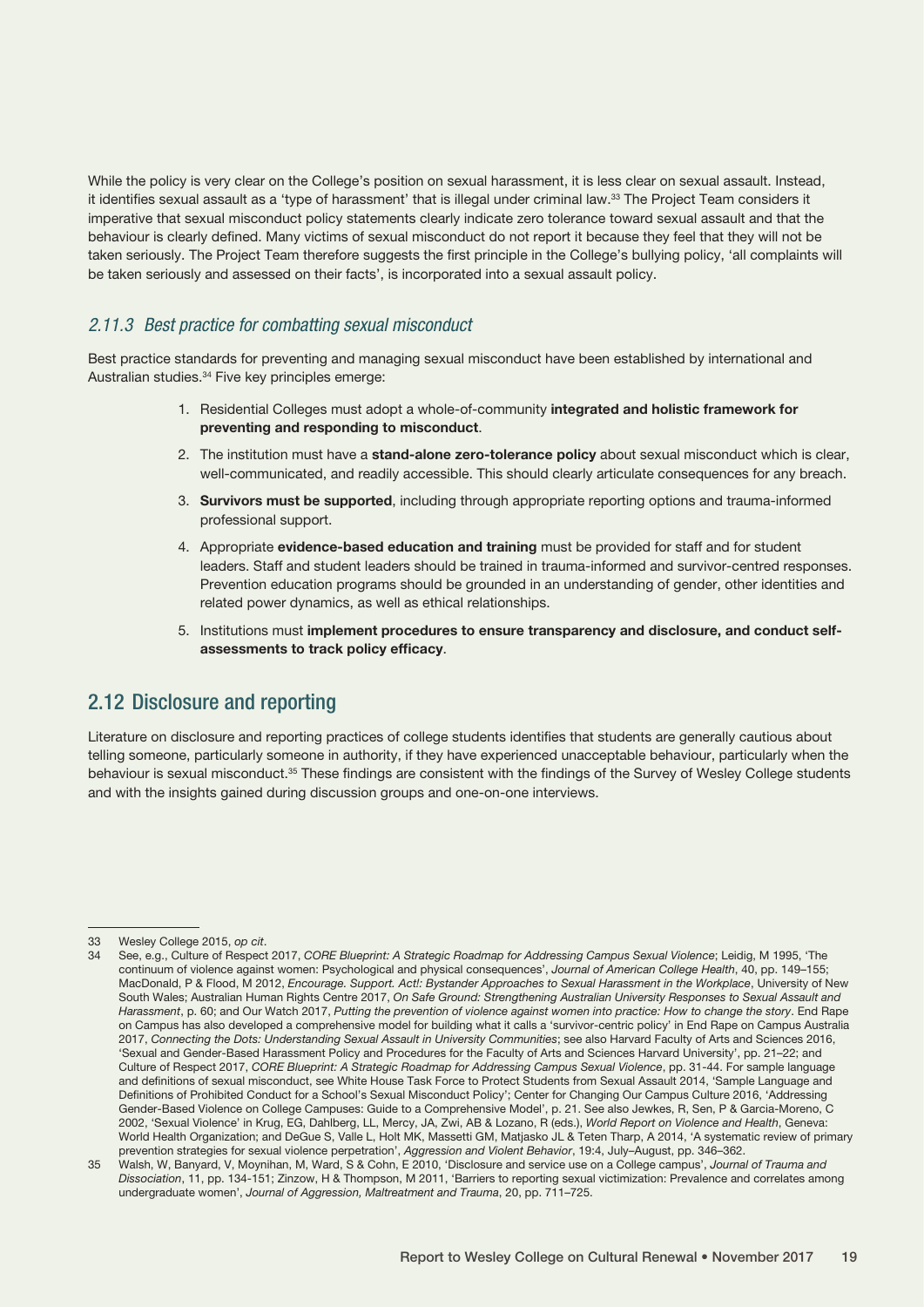Of the 30 students who reported experiencing sexual harassment, approximately two-thirds sought assistance for the most recent incident, mainly from another College resident (who is not a staff member), with a small number seeking assistance from an RA or friends or family outside of College. No students formally reported the incident, with barriers to reporting including the student thinking they could sort it out themselves; thinking they did not need help or it was not serious enough. Of the six students who reported actual or attempted sexual assault, all but one sought support or assistance, and three students made a formal report.

Of Wesley College students who reported witnessing or observing sexual harassment, 62% stated that they took action as a result (significantly more than the 49% of students across the five residential Colleges). Specific actions<sup>36</sup> taken among those that witnessed sexual harassment included: 45% talked to the target of the behaviour; 12% talked to the offender; 17% spoke to an RA; 7% spoke to a College staff member; and 3% reported the incident to the College.

A theme emerging from the discussions with students was their confidence in the reporting system at Wesley College. Many students spoke positively about the RA system, as well as the staff, including the Chaplain, Registrar and the Master, as points of contact to whom they can confidently disclose or report an incident:

> *Wesley makes its support services very available at all times and ensures we all know about them. I would have no issue reporting something. The RAs are amazing.*

Other students commented that sometimes a perceived lack of support can impact on a student's confidence in reporting an issue:

*I think the emotional support is sometimes lacking.*

*I was too scared to report to staff because I felt it would just make my life more difficult and so I just put up with it for the rest of the year.*

For some, there were concerns that their confidentiality would not be protected, or that they would be ostracised by peers if they reported an incident, particularly if the perpetrator was a member of their friendship group:

#### *If I reported something, I'd be scared everyone would know about it.*

A certain lack of awareness of the College's reporting process also emerged as a theme, which could be a disincentive to reporting. Further, the Project Team has some concerns about the level of responsibility placed on RAs and their limited expertise in hearing disclosures of such serious matters as sexual assault. Staff may also lack professional experience when serious disclosures are made, so it is vital that all first responders are properly trained and have a number of appropriate referral pathways for individuals seeking assistance. The first disclosure by a victim of sexual harassment, sexual assault or hazing can be the most important and so it is critical that the first response is the right one. In any setting, including a College, an inadequate or even punitive response can often result in silencing and retraumatising victims. It can also prevent others from coming forward if they do not feel that they will receive a sensitive response.

The majority of Wesley College students did not know of, or feel comfortable with, utilising the University complaints system or counselling service. Most felt that they would go to the College support network before considering reporting or seeking support from the University of Sydney's complaints and support system.

<sup>36</sup> As students may have selected more than one action taken, the percentages may add up to more than the total.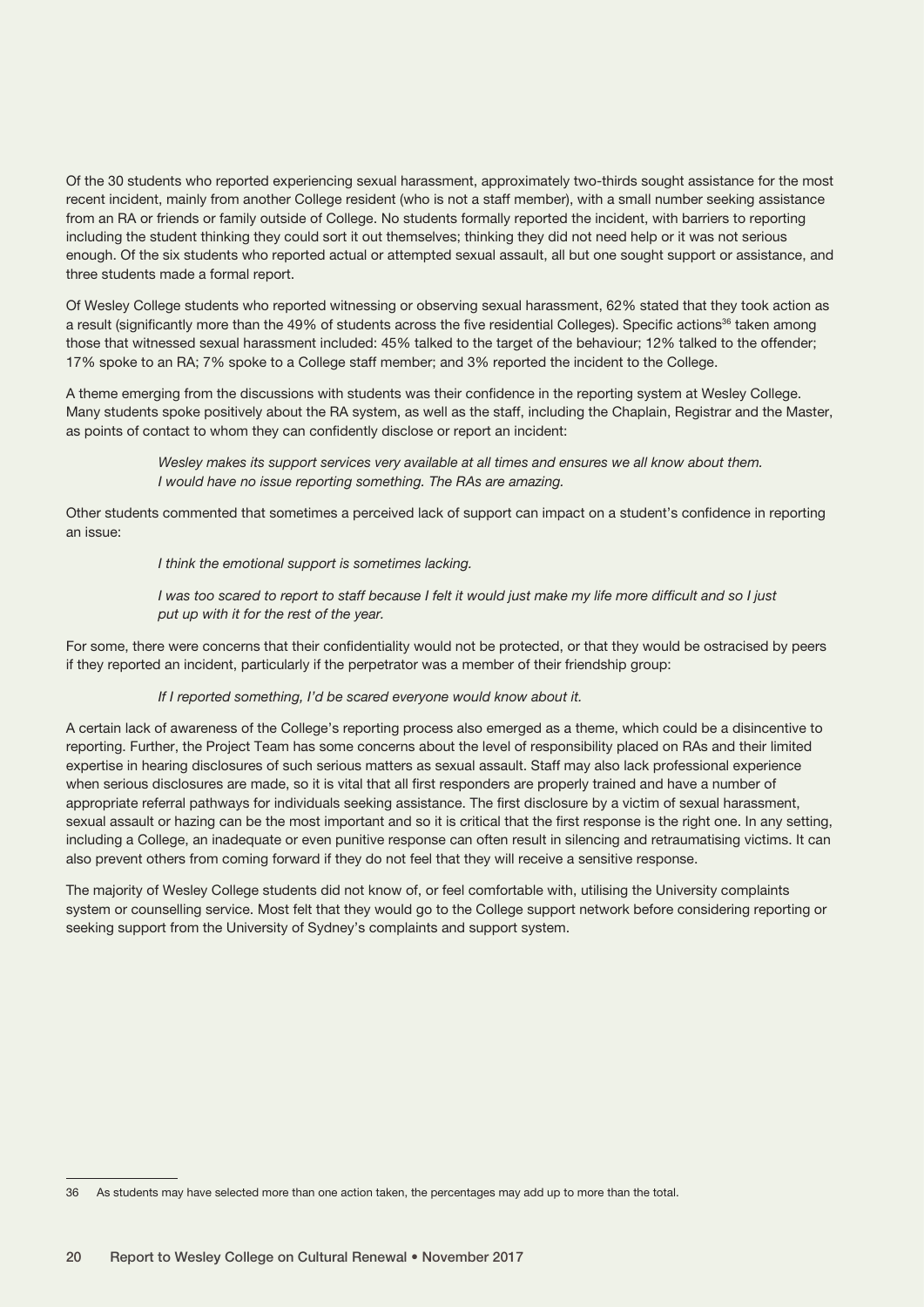# <span id="page-20-0"></span>3. Conclusion

The Project Team gained a rich insight into the life and culture of Wesley College. It was fortunate to engage with many students whose frank and honest contributions added enormous depth and insight to the Project.

Without question, the Wesley College community has much of which it should be proud, including the commitment of its Master, staff and student leaders; the involvement of its student body in rich extracurricular activity; its academic achievements; and the breadth and diversity of College life. In particular, the Project Team noted the strong sense of loyalty and belonging felt by students. This is core to a positive College experience.

The Wesley College community also can be proud of the reforms it has made in recent years to ensure the College is as safe and inclusive as possible. The impact of these reforms is evident.

Like all long-established institutions, there remain some traditions and conventions that exist at Wesley College which, if left unaddressed, will undermine the positive work already undertaken. In some parts of the College community, outdated attitudes and behaviours may also persist which will prevent Wesley College from realising its full potential.

As a result, the Project Team has made a range of recommendations which it believes will ensure a safe, respectful and inclusive College environment for all students. The suggested reforms are designed to produce systemic change to ensure that the culture remains strong in the future.

While all areas for action identified in the recommendations are critical areas for reform, the Project Team particularly notes the key role of alcohol in the social life of students at Wesley College and the potential risks associated with high alcohol consumption.

The Project Team has no doubt that Wesley College will continue on a strong path of cultural renewal. In so doing, it will build upon its many strengths, positioning itself as an influential leader in the intercollege community and within the broader community of the University of Sydney. It will also be a role model for best practice solutions for other university residential colleges across the nation.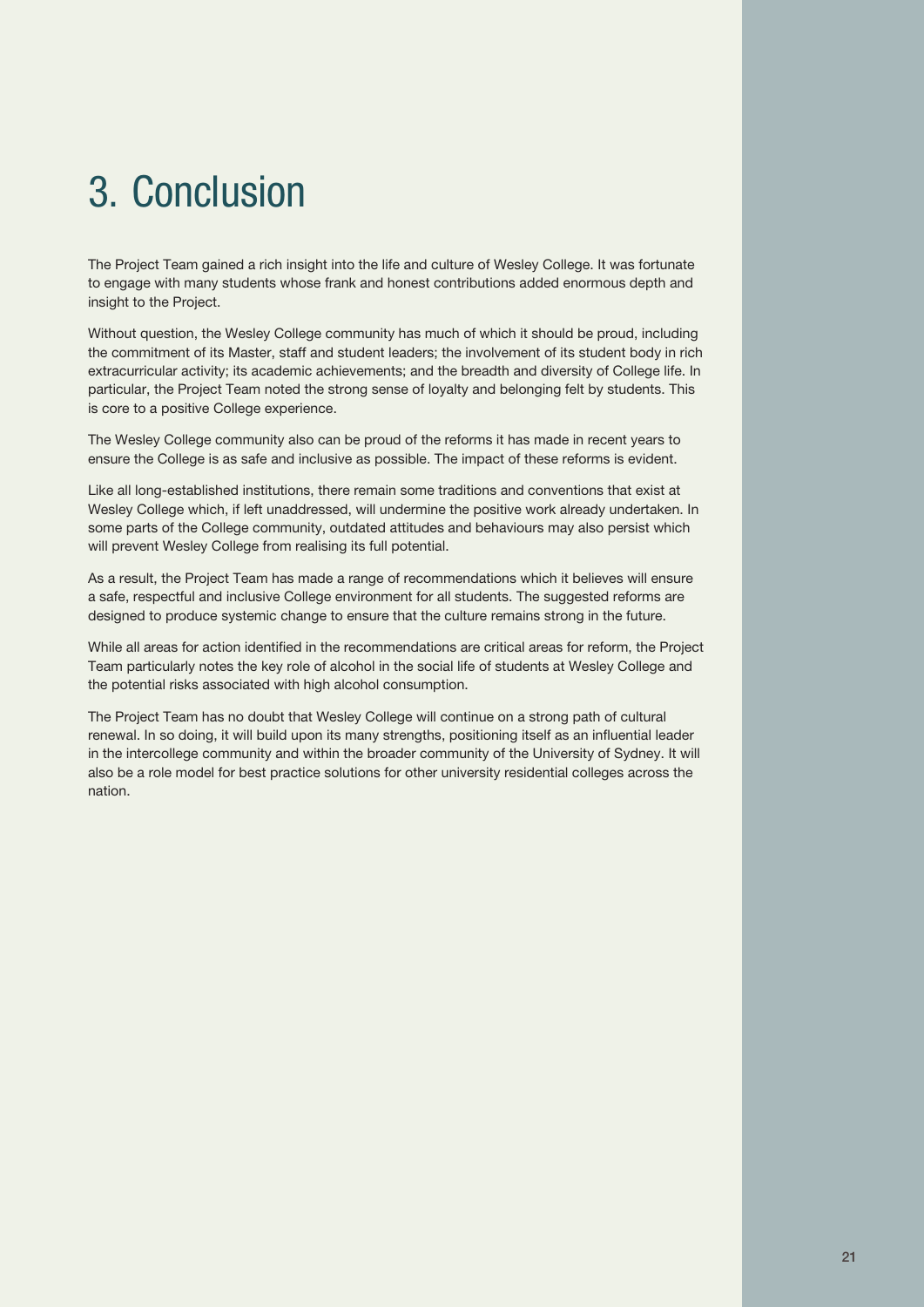## <span id="page-21-0"></span>4. Recommendations

The following recommendations build upon the promising strategies currently underway at Wesley College and the other Colleges. They are designed to ensure that those strategies are sustainable in the long term.

These recommendations are intended to be common across all Colleges, recognising that a cohesive and collaborative intercollegiate community will have a united response to culture, one that benefits individual Colleges, the University and in particular, the students.

The Project Team recognises that a number of recommendations have already been progressed one way or another by individual Colleges. It commends Wesley College and the Colleges for taking proactive action in advance of the report. Where there has already been progress by a College in line with a particular recommendation, this progress is acknowledged in the individual College's report.

It is intended that Wesley College and the Colleges accept the recommendations as either building on their own progress or as providing new and practical levers for reform that will ensure all students have a rich, rewarding and safe experience.

## Principle 1: Successful and sustainable cultural renewal depends on strong and courageous leadership

Leaders set the tone of organisations.

The College leadership team plays a critical role in shaping standards and driving reform. The University of Sydney also plays a vital part in supporting the Colleges as they strengthen and renew their culture.

Within Colleges there are three tiers of leaders: the College Council, the staff leadership team and the student leaders. Each has important leadership functions – what they say and do has a profound impact on the culture of the College. Led by the Council, all three tiers of the College leadership must visibly commit to the cultural renewal journey. Council, staff and students should work collaboratively to ensure that the culture of their College is one where all students can thrive.

Student leaders can be extremely influential and in this regard are the Colleges' cultural ambassadors. Given this influence, it is imperative that student leaders are selected through a transparent and rigorous process and that they are supported by staff to develop their leadership skills and capacity. This process provides a role for the student body in electing student leaders while also ensuring appropriate mechanisms are in place so that elected student leaders demonstrate leadership capability or potential.

Diverse leadership teams, including gender-diverse teams in co-educational Colleges, allow for increased access to the best talent. This results in a diversity of thinking and improved decision-making compared to teams with no or limited diversity. A plethora of research confirms this. For this reason, it is important over time for co-educational Colleges to work towards gender-balanced leadership teams.

Collective action is more powerful and sustainable than individual action. Collective action will also demonstrate to the College communities and the University of Sydney the strong commitment the Colleges have to evolving their culture and to addressing behaviours that are inconsistent with respectful and inclusive environments.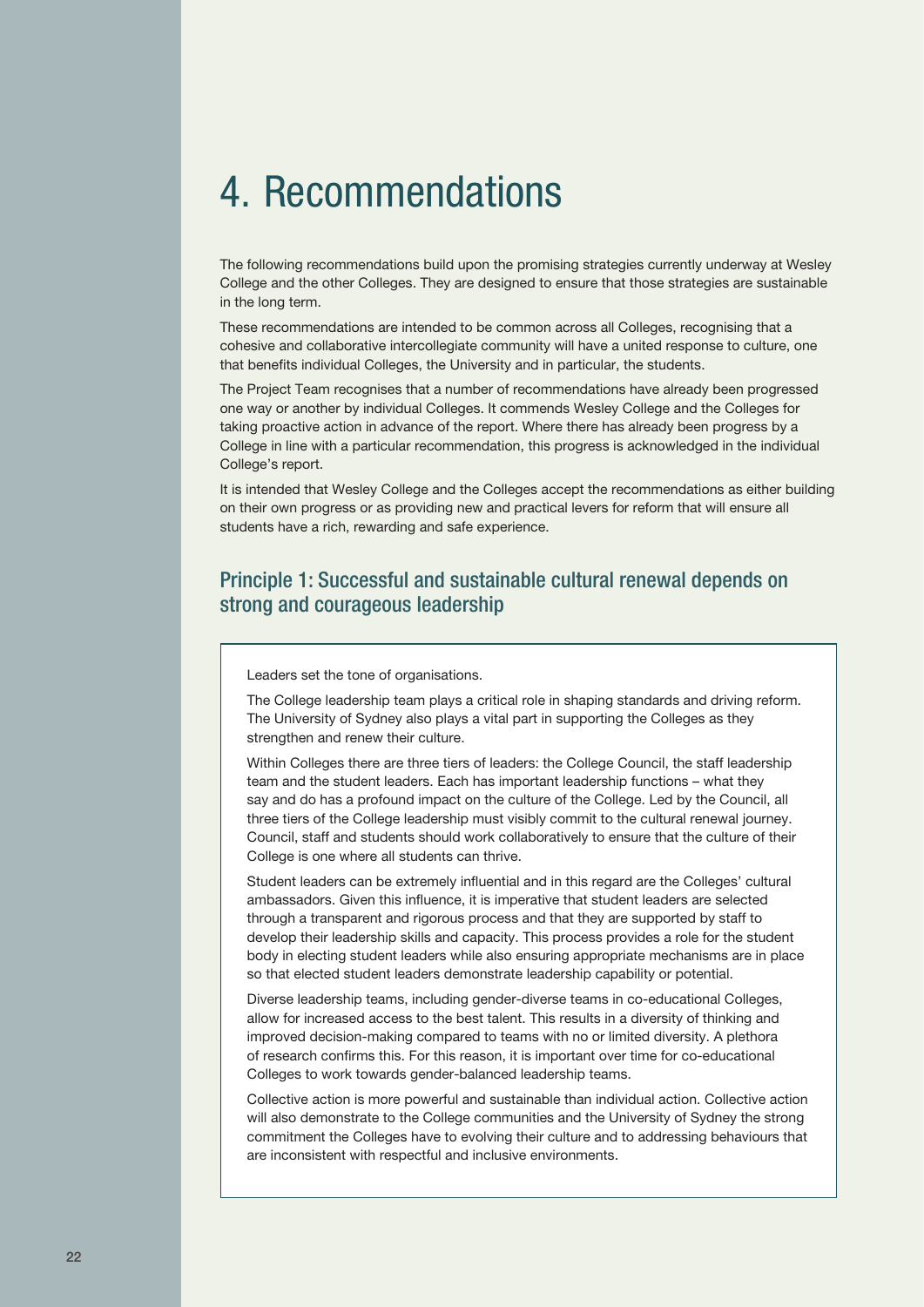#### Leadership of the reform process

- 1. The recommendations contained in this Report should be owned and championed by the College Council, Master, staff and the student leaders.
- 2. The College Council should champion cultural reform. Council should regularly review and discuss cultural renewal at Council meetings and ensure adequate resources are allocated to progress the reform process.
- 3. To demonstrate their visible commitment to cultural renewal, the Master and the incoming Senior Student, House Executive and Members of the House Committee should develop and deliver a clear and strong written statement (signed by all) that articulates the importance of cultural renewal and its benefit to individual students and the College more broadly. This statement, disseminated widely internally and externally, should also:
	- Include strong messages about the College's zero tolerance to hazing and sexual misconduct as well as policies on alcohol misuse, harassment and damage to property.
	- Be reiterated and restated each year with incoming student leadership groups.
	- Be incorporated into orientation for first years and into student leadership training.
- 4. Recognising that collective action can be more powerful and sustainable than individual action, it is recommended that the Colleges adopt a cross-College approach and continue to work collaboratively to align and amplify efforts to achieve cultural renewal. This would include a standing agenda item on cultural renewal at the Heads of College meeting, including sharing best practice initiatives and problem-solving challenges.
- 5. To assess progress in relation to cultural renewal, the Colleges should readminister the Survey used in this Project, together with any appropriate modifications, every three years. The results of that Survey should be used to inform additional strategies that may be required to further strengthen and sustain a positive culture.

#### Student leadership

- 6. The principal role of student leaders should be to foster and champion a culture of inclusion, respect and safety. The Student Club Constitution, charters, policies and role descriptions should reflect this.
- 7. To ensure that the College promotes and supports strong, inclusive and responsible student leadership, students and staff should, in collaboration, amend the current process for electing student leaders by:
	- Ensuring formal role descriptions for student leadership positions include responsibility as ambassadors of the College values and their obligations to uphold and model these values at all times. The Student Club Constitution/Rules should ensure accountability and consequences for House Committee members that breach their role as ambassadors.
	- Developing clear criteria for selection that includes candidates' demonstrated commitment to inclusion, respect and safety.
	- Ensuring candidates for leadership roles have the express support of the Master in relation to their demonstrated ability to foster and champion a culture of inclusion, respect and safety.
	- Enhancing the transparency, anonymity and confidentiality of the voting process for students, by, for example, utilising an online process with an external provider.
	- Commencing the selection process in early Semester Two to allow proper planning, training, mentoring and leadership development for successful candidates.
	- Ensuring that in co-educational/co-residential Colleges, over time a gender balance of student leadership teams is achieved including by:
		- » Implementing a 40:40:20 rule for House Executive and House Committee which ensures that there is good gender balance at student leadership levels. The basis of this model is that 40% of leaders are men, 40% are women and 20% are either gender.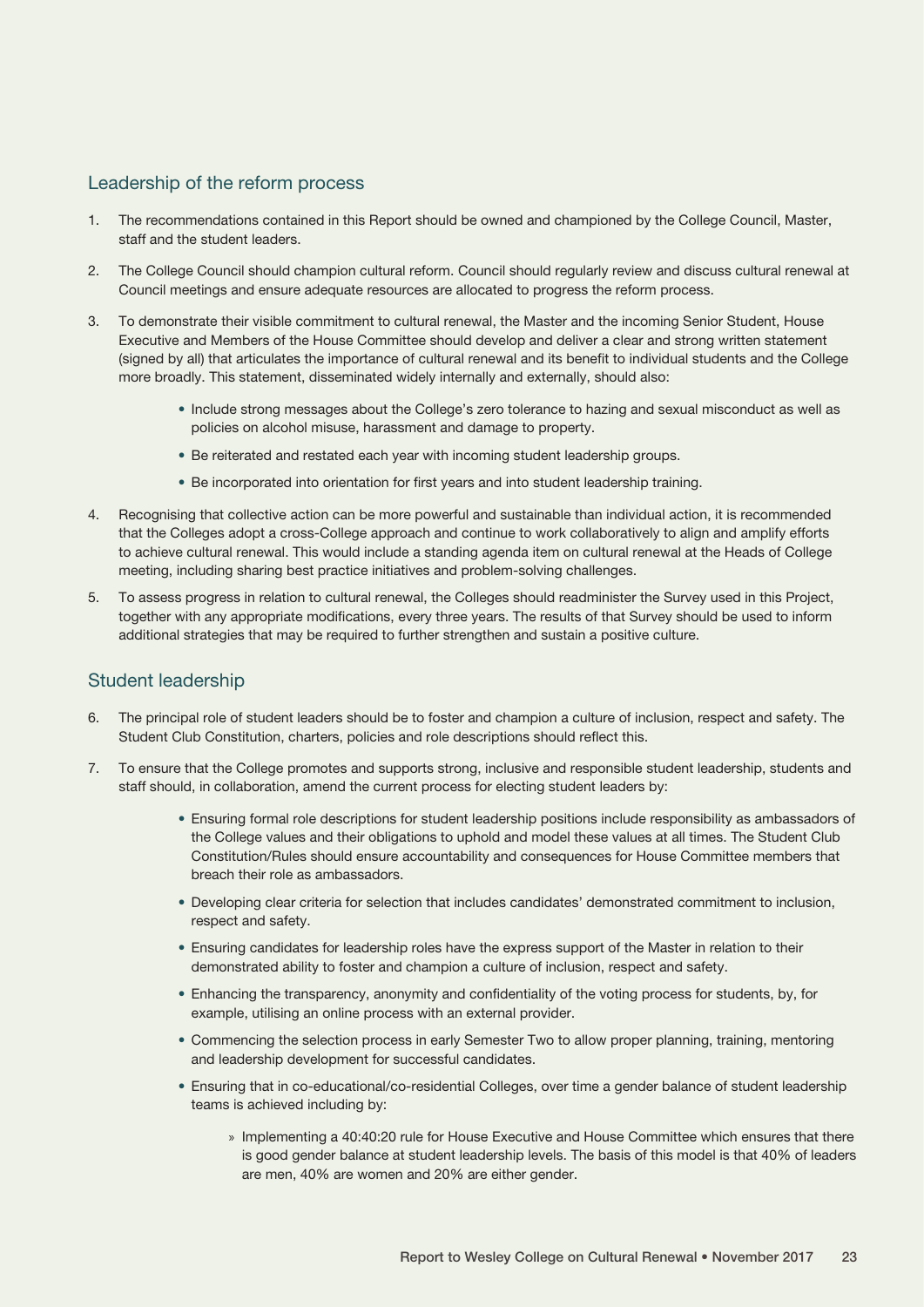- » Ensuring that the role of Senior Student rotates on an equitable basis between male and female students. The Project Team recommends that the College considers a range of options to achieve this outcome, including (but not limited to): (a) rotating the role between male and female students each year; (b) over a five-year period applying the 40:40:20 rule; (c) structuring the candidate pool in such a way to ensure that neither male nor female can ever be in post for more than two years in succession; (d) electing male and female joint Senior Students; (e) electing male and female joint Senior Students, one of whom takes the Senior Student role and the other the Secretary role for the first six months, switching roles for the second half of the year.
- » Ensuring that there is compulsory training for all elected student leaders, including (but not limited to) ethical leadership and decision-making, respectful relationships, leading diverse and inclusive teams, and bystander interventions.

Consideration should also be given to ongoing mentoring for elected student leaders by a member of College staff.

8. To enhance inclusion and equality within the student community, any practice that reinforces negative elements of student hierarchy should be reviewed with a view to modification.

#### Staff leadership

- 9. Council should continue to support the Master and all staff to implement the recommendations and champion cultural reform, including by ensuring staff resources are adequate and by providing staff with access to additional training or skills development as needed.
- 10. To better reflect the leadership role and status of staff, the collective term for those who lead and manage the College should be changed from 'Administration' to either 'Staff', 'Executive Leadership' or 'Management'.

### Principle 2: Inclusive institutions foster and celebrate diversity, respect and non‑discrimination

An inclusive College and University is one where there is respect for all, where diversity is celebrated as a core feature of the institutions, and where fairness and equality underpin decision-making.

Culture is set by the behaviours and attitudes that an institution does not accept or tolerate.

Inclusive practice values the unique contribution that every student can bring to College and campus life and enables:

- The College to attract and retain a diverse student population that reflects the diversity of the University campuses.
- All students to participate fully in the life of the College and the University.
- 11. Colleges, in consultation with the University of Sydney, should develop targeted strategies to attract and retain a diverse population of students that reflects the University population and broader community.
- 12. Colleges should foster a culture of respect and fair play in all intercollege social and competitive interactions, by College Heads:
	- Ensuring the intercollege code of conduct for students, including players and spectators of College sport and cultural activities, is grounded in respect for the inherent dignity of all.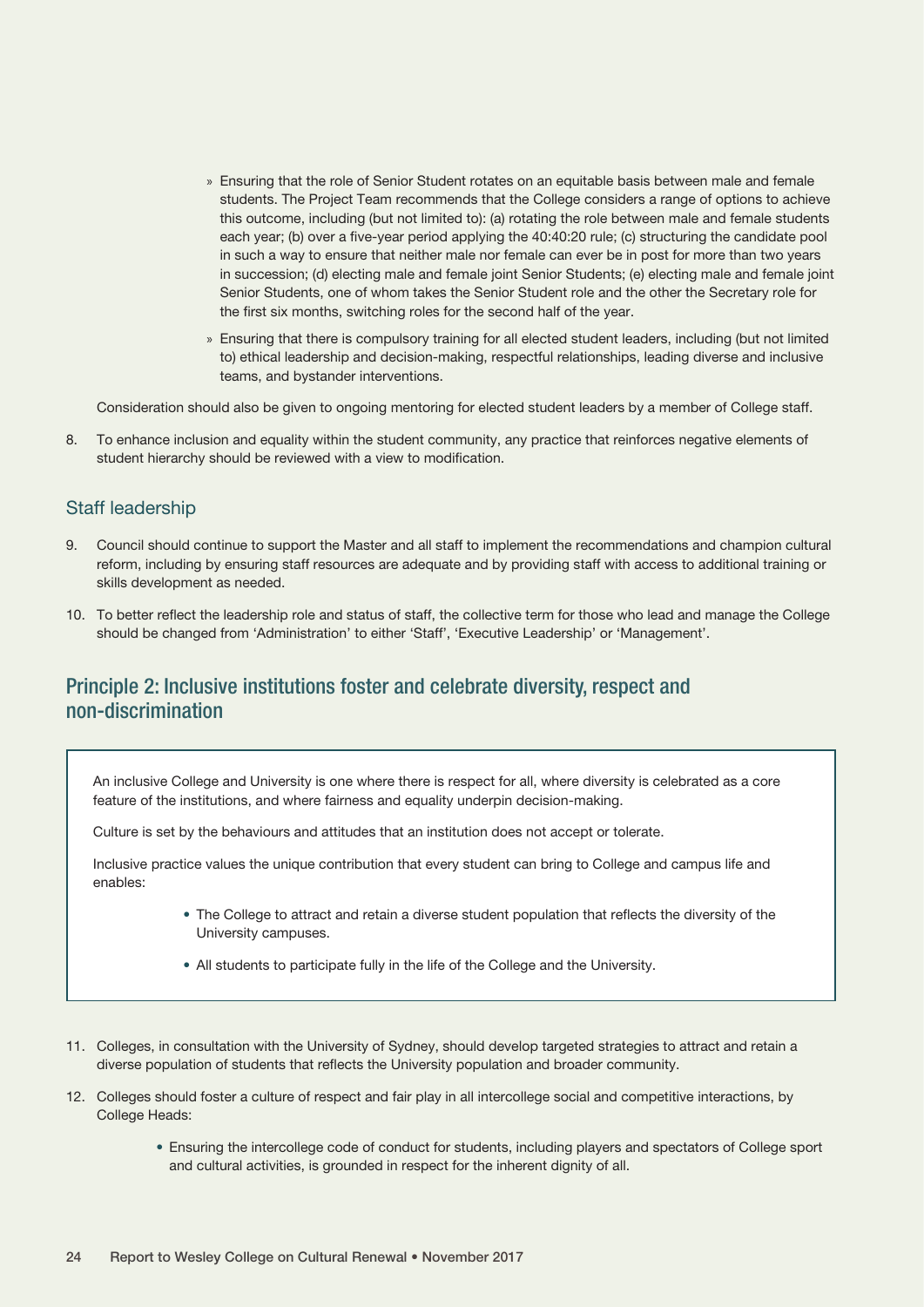- Eliminating and prohibiting all demeaning or degrading chants, songs and heckling.
- Enforcing appropriate penalties for any breach of the code, including suspending players from their team or spectators from watching events, who breach the code of conduct.
- Engaging with their University partners including University of Sydney Union (USU) and Sydney Uni Sport and Fitness (SUSF) to ensure a culture of respect and fair play is embedded in all activities.
- Exploring broader, non-competitive opportunities for positive interactions between the Colleges.
- 13. The University of Sydney and Colleges should work together to foster greater connection between Colleges and the broader campus community including by:
	- Developing, in collaboration with the Colleges, and investing in a positive campaign that raises awareness among the University of Sydney campus community of the value of and strong contribution by the Colleges to campus life.
	- Creating shared learning communities, including the creation of learning spaces within the Colleges, where College students and non-College students can come together for academic tutorials or other forums.
- 14. The University of Sydney should make it clear in its code of conduct that disrespectful, demeaning or unethical behaviours from University staff and other students towards College students and staff are strictly prohibited.

## Principle 3: A lively, exciting and dynamic culture that also ensures the safety, dignity, health and well-being of students is critical to a thriving and progressive College

Colleges are places where students should feel 'at home' while being supported to engage in their university studies as well as the dynamic intellectual, cultural and social College community. Colleges should foster a lively and exciting culture that enhances students' overall university experience. In building such a culture, the safety, dignity, health and well-being of students must be paramount and risks must be minimised. Attitudes and behaviours that reflect the values of the College should be modelled and practised at all times.

#### **Orientation**

- 15. 'O Week' should be renamed to signal a shift towards induction and welcome and away from the problematic connotations and expectations of the past.
- 16. Orientation should be closely overseen by College staff with assistance from RAs and select student leaders.
- 17. Each College should develop a policy that clearly articulates the purpose of orientation with a focus on induction and inclusion into the College and University community. The policy should be underpinned by respect and safety, inclusion and equity, and ethical leadership. Student leaders involved in the program should be required to sign a code of conduct that reflects the intent of the policy. The orientation policy should include or continue to include:
	- The strict prohibition of practices that may be demeaning or place students at physical or emotional risk, including hazing.
	- The inclusion of alcohol-free days (number to be determined by individual Colleges) during the period of orientation.
	- Appropriate training in areas such as first aid, sexual misconduct, responsible consumption of alcohol, and the proper and ethical exercise of authority (student power).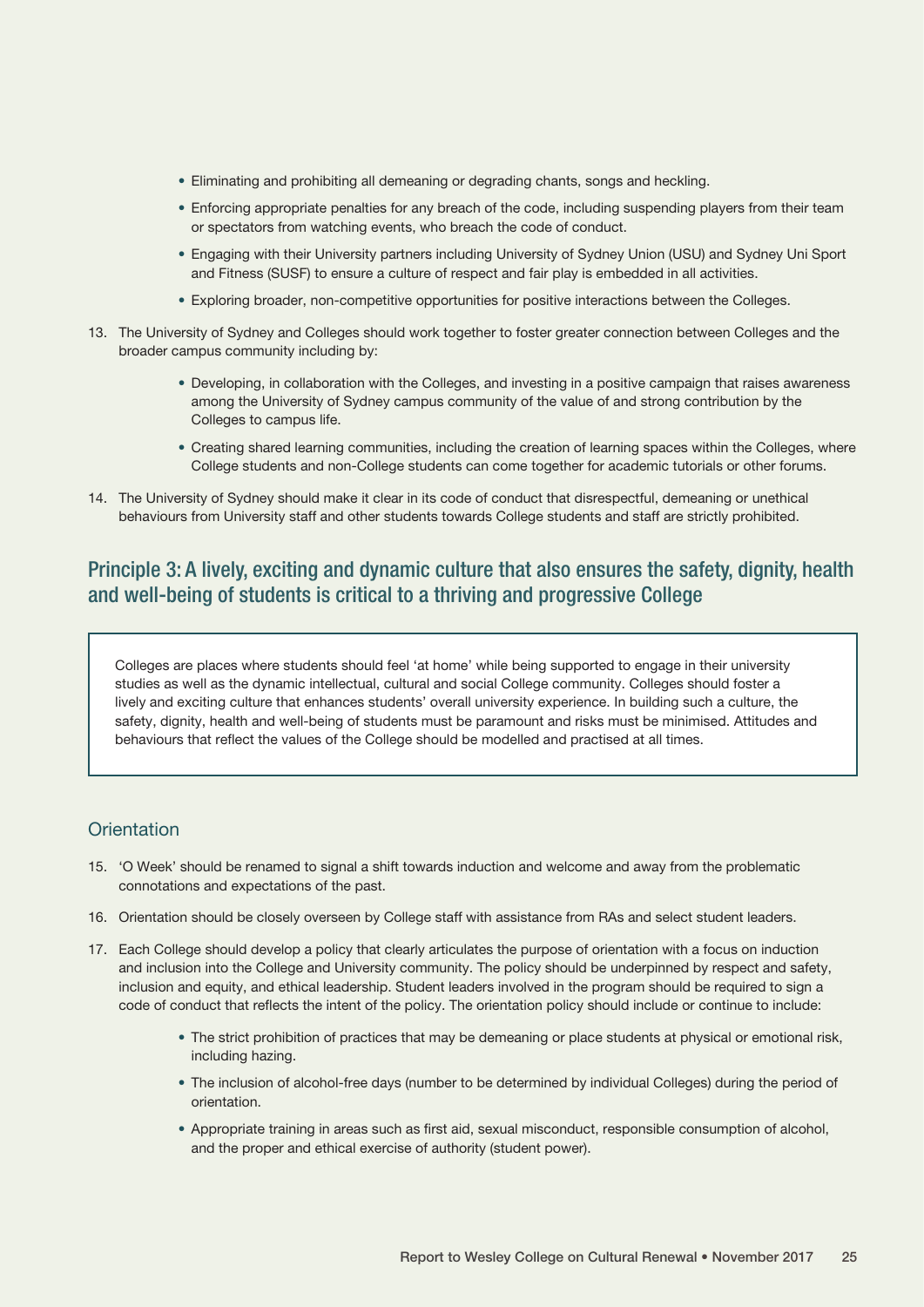- The requirement that appropriate events should be subject to a risk assessment. Other events in the academic year should also be subject to a risk assessment.
- The alignment, as far as practicable, with faculty-based activities and information sessions for new students.

#### Alcohol

- 18. The Heads of College should develop a common approach to alcohol harm minimisation. This approach should consider best practice interventions to reduce access and supply to and the demand for alcohol, and to reduce harm caused by alcohol. The Heads of College may also seek advice from an expert in harm minimisation and drinking patterns of the College age cohort to assist in developing this approach. In particular, the Project Team recommends:
	- The positions of licensees and bar management should be held by qualified individuals or organisations independent of the Student Club and contracted by College staff.
	- Commercial bar rates should be charged for all alcohol at College events and venues and as such the use of Student Club fees for the purchase of alcohol should be prohibited.
	- A zero-tolerance approach is visibly practised for alcohol-related behaviour that causes disturbance, damage or harm to any student or property.
	- The Student Club should be responsible for any non-accidental property damage, including alcoholrelated property damage. This would include the cost of replacement or repair, where the alleged offender cannot be identified.

Once developed, the policy should be widely disseminated among the intercollege community with an explanation of its objectives.

## Principle 4: Unacceptable and disrespectful attitudes and behaviours negatively impact on individuals, Colleges and the College community

The vast majority of students feel respected by their peers and have a strong sense of safety at their College. Some students however experience behaviours that make them feel uncomfortable or unsafe. For some, particularly female students, experiences such as sexual harassment by other students and for a few, sexual assault, create significant distress and trauma.

All students in College have the right to feel and be safe and respected. Sustaining a culture of respectful relationships is key to a zero-tolerance approach to any unacceptable attitudes and behaviours.

- 19. Each College's policies on bullying and harassment should explicitly include provisions that prohibit hazing or any other behaviours that compromise students' physical or psychological safety and well-being. The provisions should include a clear definition and scope of hazing behaviours. In line with best practice approaches to the prohibition of hazing:
	- The Colleges should provide comprehensive education about hazing.
	- Victims must be supported, including through appropriate reporting options.
	- Students who engage in hazing behaviours should be appropriately held to account.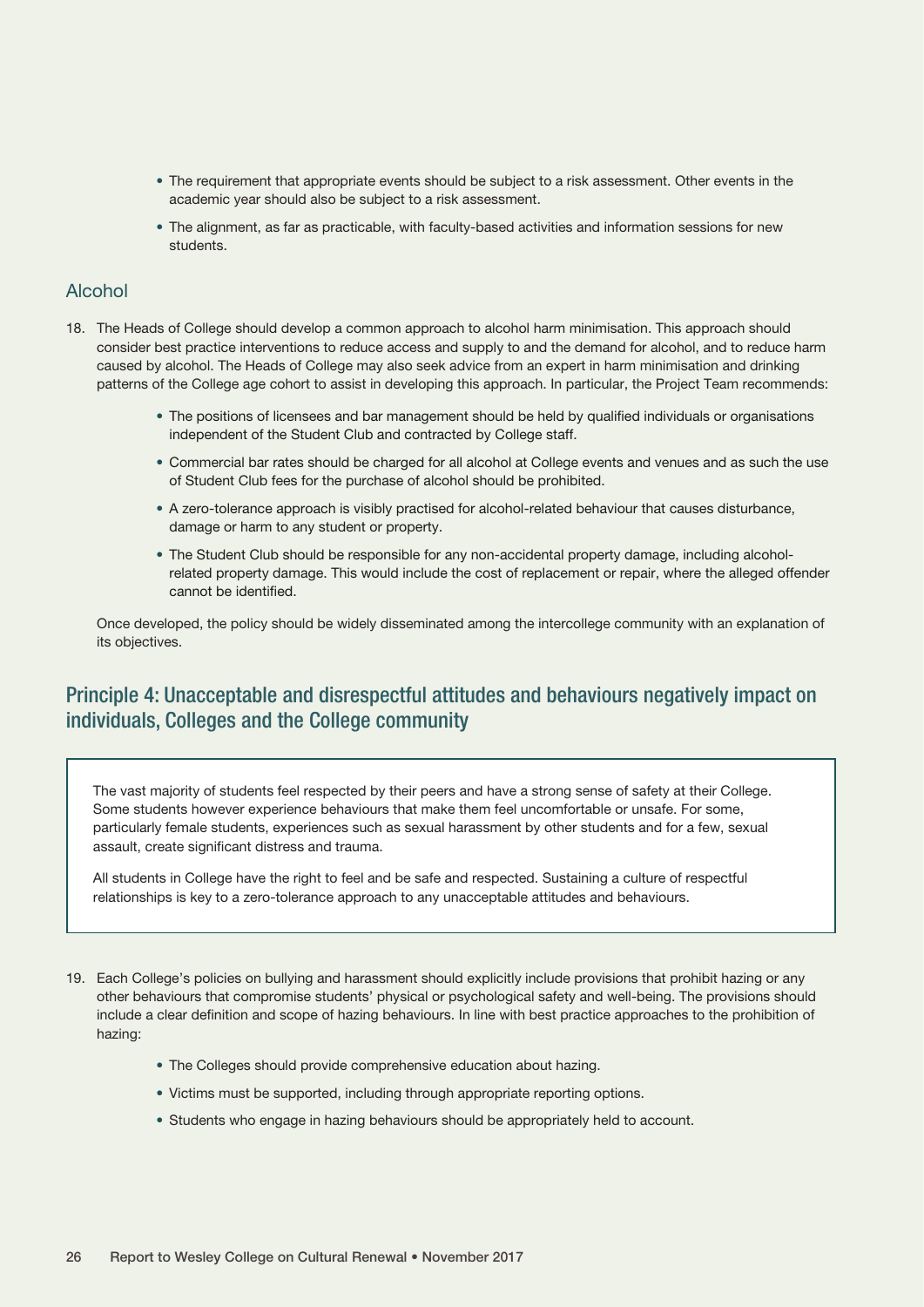- 20. Each College and the University of Sydney should develop, with guidance from an expert in sexual harassment, sexual assault and respectful relationships, a stand-alone policy that addresses sexual misconduct. The stand-alone policies of the Colleges and the University should be underpinned by best practice principles.
- 21. Each College's policy should articulate a zero-tolerance approach to sexual misconduct, a commitment to trauma informed victim/survivor support and, where possible, to holding perpetrators to account. Specifically, the policy should:
	- Expressly prohibit sexual misconduct (including sexual harassment and sexual assault) and make clear the consequences of breaching the policy.
	- Define key terms and concepts illustrated with relevant examples in order to clarify the meanings of and behaviours that constitute sexual harassment, sexual assault and consent.
	- Acknowledge the institution's responsibility to provide a safe and respectful environment for all.
	- Articulate expectations that all members of the College community (including the College Council, staff and students) have a role in creating a safe and respectful environment.
	- Provide clear details on processes for reporting and responding to sexual misconduct, including with specific names and contact details, and how to support someone who has experienced sexual assault.
	- Provide clear guidance and a variety of options for survivors/victims to disclose experiencing sexual misconduct; to seek support, counselling and health services; and to identify procedures and timeframes for investigations.
	- Ensure reports are dealt with sensitively and expeditiously and that the parties to a complaint are advised of progress and outcomes while ensuring confidentiality is maintained.
- 22. All relevant staff and Resident Assistants should undergo first responder training by an expert in trauma and survivorcentred approaches, to ensure they have the skills to respond sensitively and appropriately to a sexual assault or sexual harassment disclosure. Evidence-based prevention education and awareness about sexual assault and sexual harassment, and bystander interventions, should be provided to all students and relevant staff. All relevant staff and students should receive this education during their orientation and then refresher training each year they are at College.
- 23. In recognition of the psychological and emotional needs of some students, the College should provide and widely advertise referral pathways to specialist psychological support services for students, including for students who have experienced trauma. This support should also be offered to RAs to minimise the risk of vicarious trauma or distress that they may experience through their role.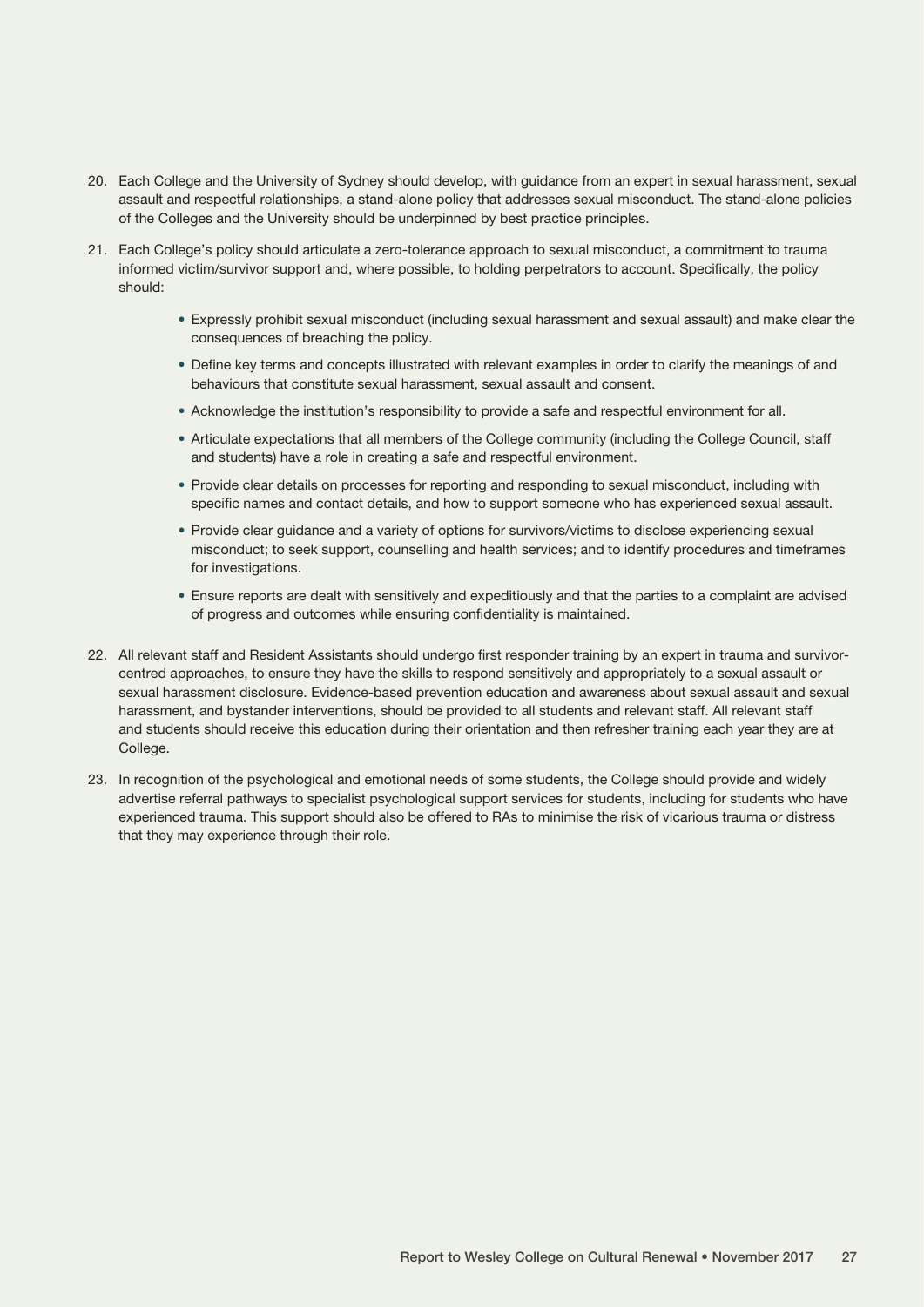## <span id="page-27-0"></span>Appendix A: Survey methodology and interpreting results

An online survey (the Survey) was administered to all students (over the age of 18 years) across the five residential Colleges between 18 May and 9 June 2017.

A total of 177 Wesley College students participated in the Survey. Students were emailed an invitation to take part and received up to two reminders during the course of fieldwork. All Wesley College students over the age of 18 years were invited to take part (n=261). Student details were passed onto the Social Research Centre from Wesley College for the purpose of the research. Students who took part were provided with a \$10 e-voucher as an acknowledgement of the time taken to complete the Survey. The Survey took, on average, 10 to 15 minutes to complete.

The Survey attracted a 68% response rate<sup>1</sup> (compared with 69% across the five residential Colleges).

The aim of the Survey was to gather quantitative data on perceptions and experiences of students on a range of areas related to College life, including strengths of College life, and areas they find challenging. It also aimed to understand the prevalence of inappropriate behaviour, sexual harassment and bullying, and any patterns in the experience of particular groups of students, for example women and first year students.

The Survey provided an alternative avenue for Wesley College students to engage with the Project and confidentially report on their views and experiences. The findings are reflected throughout this report.

The Survey instrument was developed by the Project Team in collaboration with the College Heads and the Social Research Centre, a highly regarded social research organisation based in the Research School of Social Sciences at ANU. The Survey instrument built upon existing survey instruments including the *National Sexual Harassment* survey,<sup>2</sup> the *Respect Now Always* survey,<sup>3</sup> and the Australian Bureau of Statistics' *Personal Safety Survey*. 4 However, due to the different population bases and variations in survey methodology, the results cannot be compared to these other surveys.

The Survey responses were weighted to ensure they reflected and were representative of the make-up of the College student population including by gender, undergraduate or postgraduate status, and year at College.

Approval was sought and granted to administer the Survey by the University of Sydney Human Ethics Committee (Ethics Approval Number: 2017/234). The Survey data was analysed by the Social Research Centre on behalf of the Project Team. A list of appropriate referrals and supports were provided to students who participated in the Survey.

<sup>1</sup> Response rate was defined as the number of interviews divided by the total number of students invited to take part.

<sup>2</sup> Australian Human Rights Commission 2012, *Working Without Fear: Results of the Sexual Harassment National Telephone Survey*, Australian Government.

<sup>3</sup> Australian Human Rights Commission 2017, *Change the Course: National Report on Sexual Assault and Sexual Harassment at Australian Universities*, Australian Government.

<sup>4</sup> Australian Bureau of Statistics 2012, *4906.0 – Personal Safety, Australia, 2012*.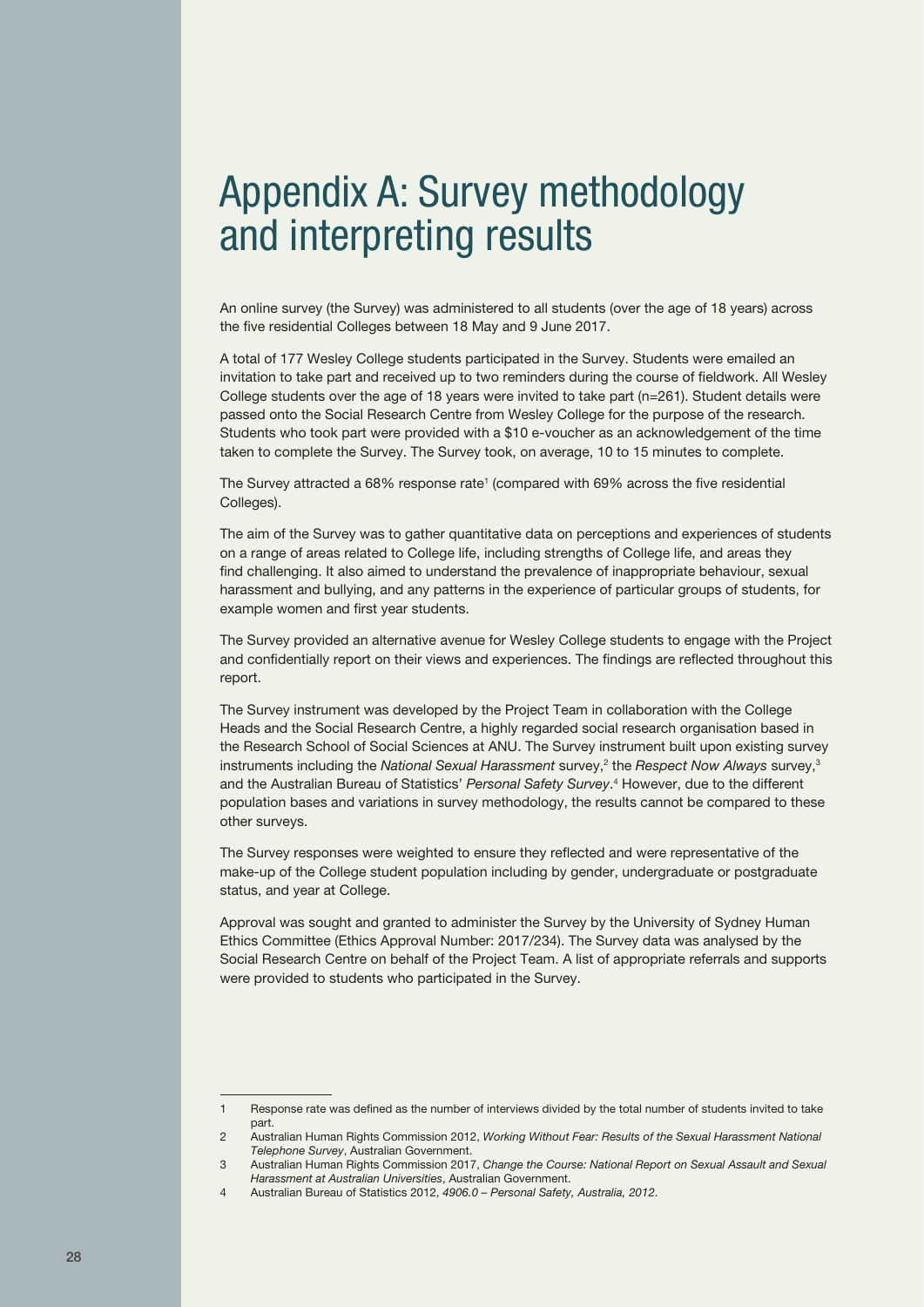#### Interpreting the results

The table below presents margins of error associated with various survey estimates. These take into account both the achieved response rate (68%) and the population of Wesley College students (n=261). This table should be used to assist with the interpretation of results. For example, if 50% of Wesley College students agree with a statement, we can be 95% confident that the true estimate is between 46% and 54%.

| <b>Survey estimate</b> | <b>Associated margin</b><br>of error, at the 95%<br>confidence level (p<.05) | <b>Associated margin</b><br>of error, at the 95%<br>confidence level (p<.05) |
|------------------------|------------------------------------------------------------------------------|------------------------------------------------------------------------------|
|                        | <b>Wesley College</b>                                                        | <b>All Colleges</b>                                                          |
| 50%                    | $+/- 4.2%$                                                                   | $+/- 1.7%$                                                                   |
| 40%/60%                | $+/- 4.1%$                                                                   | $+/- 1.7%$                                                                   |
| 30%/70%                | $+/- 3.8%$                                                                   | $+/- 1.6%$                                                                   |
| 20%/80%                | $+/- 3.3%$                                                                   | $+/- 1.4%$                                                                   |
| 10%/90%                | $+/- 2.5%$                                                                   | $+/- 1.1%$                                                                   |
| 5%/95%                 | $+/- 1.8%$                                                                   | $+/- 0.8%$                                                                   |

Significance testing was done at the 95% confidence level (p<.05). Significant differences have been highlighted throughout the report.